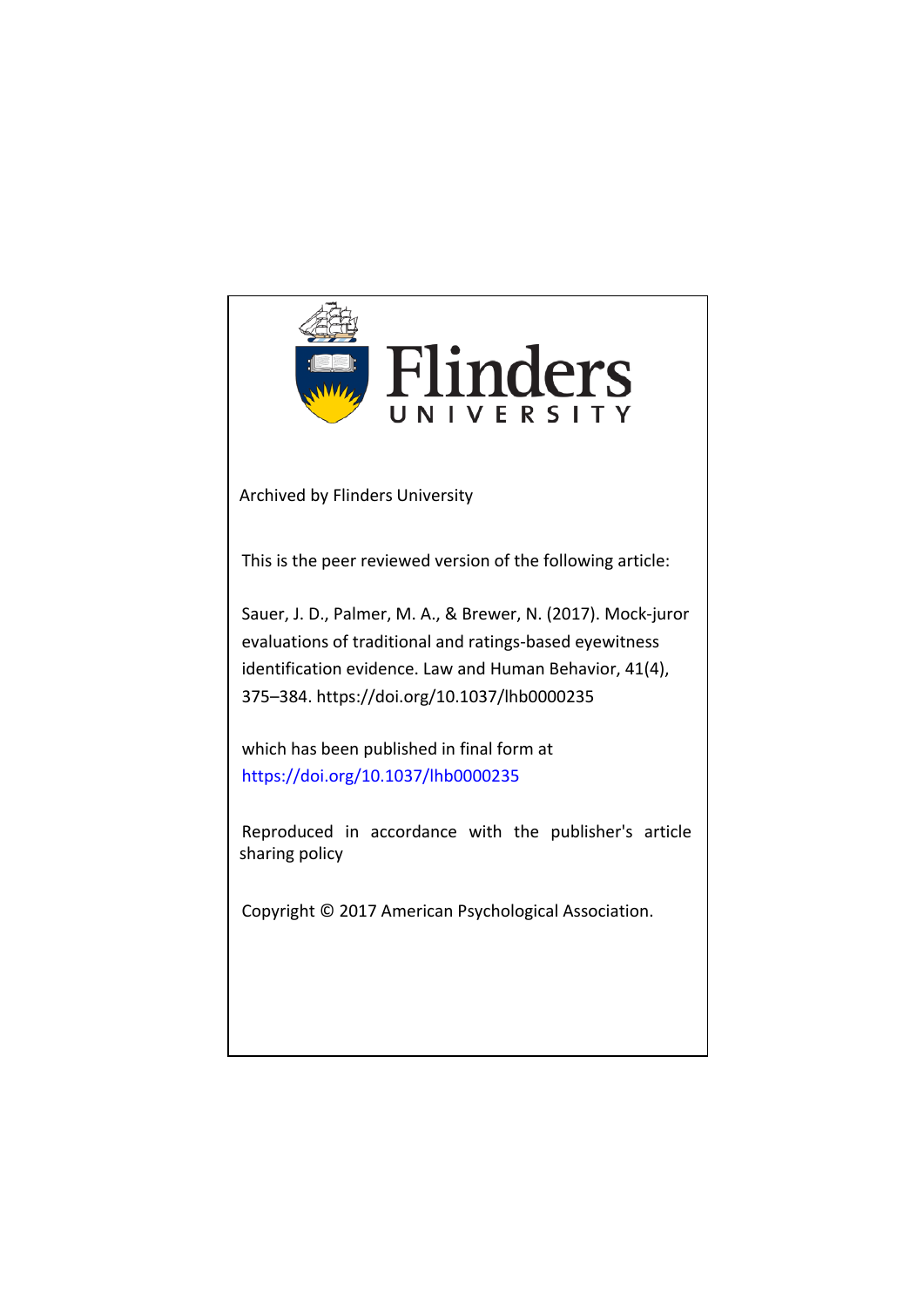### MOCK-JUROR EVALUATIONS OF RATINGS-BASED EVIDENCE 1

#### Mock-juror evaluations of traditional and ratings-based eyewitness identification evidence.

James D. Sauer & Matthew A. Palmer University of Tasmania Neil Brewer Flinders University

**© 2017 American Psychological Association. This paper is not the copy of record and may not exactly replicate the final, authoritative version of the article. Please do not copy or cite without authors permission. The final article will be available, upon publication, via its DOI: 10.1037/lhb0000235**

James D. Sauer**,** School of Medicine (Psychology), University of Tasmania, Hobart, Tasmania 7001, Australia; Matthew A. Palmer, School of Medicine (Psychology), University of Tasmania, Launceston, Tasmania, Australia; Neil Brewer, School of Psychology, Flinders University, Adelaide, South Australia, Australia. This research was supported by funding from the Criminology, Law, and Police Studies Research Group and the Institute for the Study of Social Change at the University of Tasmania, Australian Research Council grants DP140103746 to M. Palmer et al. and DP150101905 to Neil Brewer et al., and a Flinders Research Grant. We are grateful to the class members of our undergraduate Psychology  $\&$ Law class for their assistance with data collection for Experiment 4.

Corresponding Author:

James D. Sauer**,** School of Medicine (Psychology), University of Tasmania, Locked Bag 30, Hobart, Tasmania 7001, Australia Email: Jim.Sauer@Utas.edu.au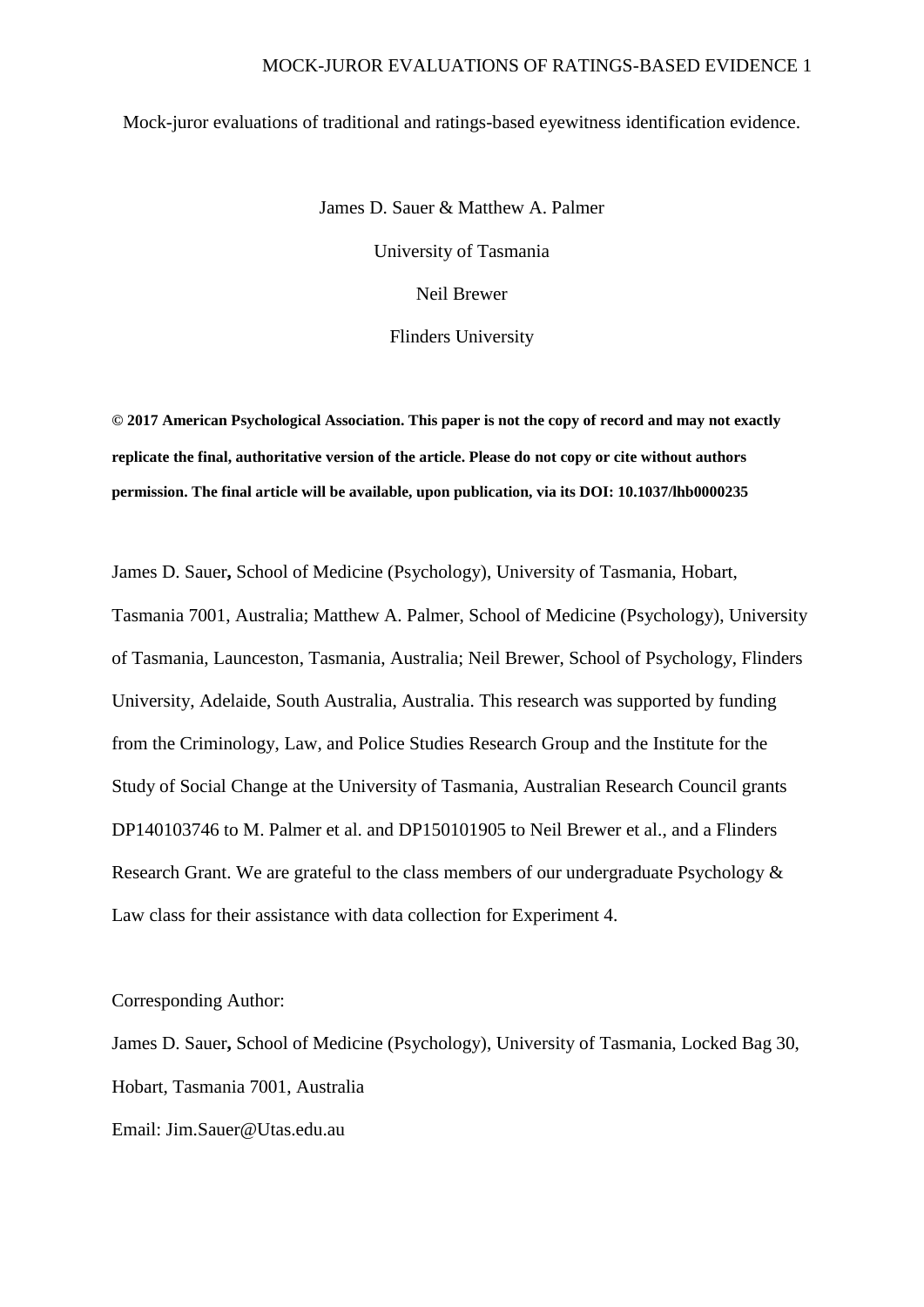#### **Abstract**

Compared to categorical identifications, culprit likelihood ratings (having the witness rate, for each lineup member, the likelihood that the individual is the culprit) provide a promising alternative for assessing a suspect's likely guilt. Four experiments addressed two broad questions about the use of culprit likelihood ratings evidence by mock-jurors. First, are mockjurors receptive to non-categorical forms of identification evidence? Second, does the additional information provided by ratings (relating to discrimination) affect jurors' evaluations of the identification evidence? Experiments 1 and 1A manipulated confidence (90% vs. 50%) and discrimination (good, poor, no information) between-participants. Evaluations were influenced by confidence, but not discrimination. However, a withinparticipant manipulation of discrimination (Experiment 2) demonstrated that evidence of good discrimination enhanced the persuasiveness of moderate levels of confidence, while poor discrimination reduced the persuasiveness of high levels of confidence. Thus, participants can interpret ratings-based evidence, but may not intuit the discrimination information when evaluating ratings for a single identification procedure. Providing detailed instructions about interpreting ratings produced clear discrimination effects when evaluating a single identification procedure (Experiment 3). Across four experiments, we found no evidence that mock-jurors perceived non-categorical identification evidence to be less informative than categorical evidence. However, jurors will likely benefit from instruction when interpreting ratings provided by a single witness.

*Keywords*: eyewitness identification; confidence; ratings; juror evaluations of evidence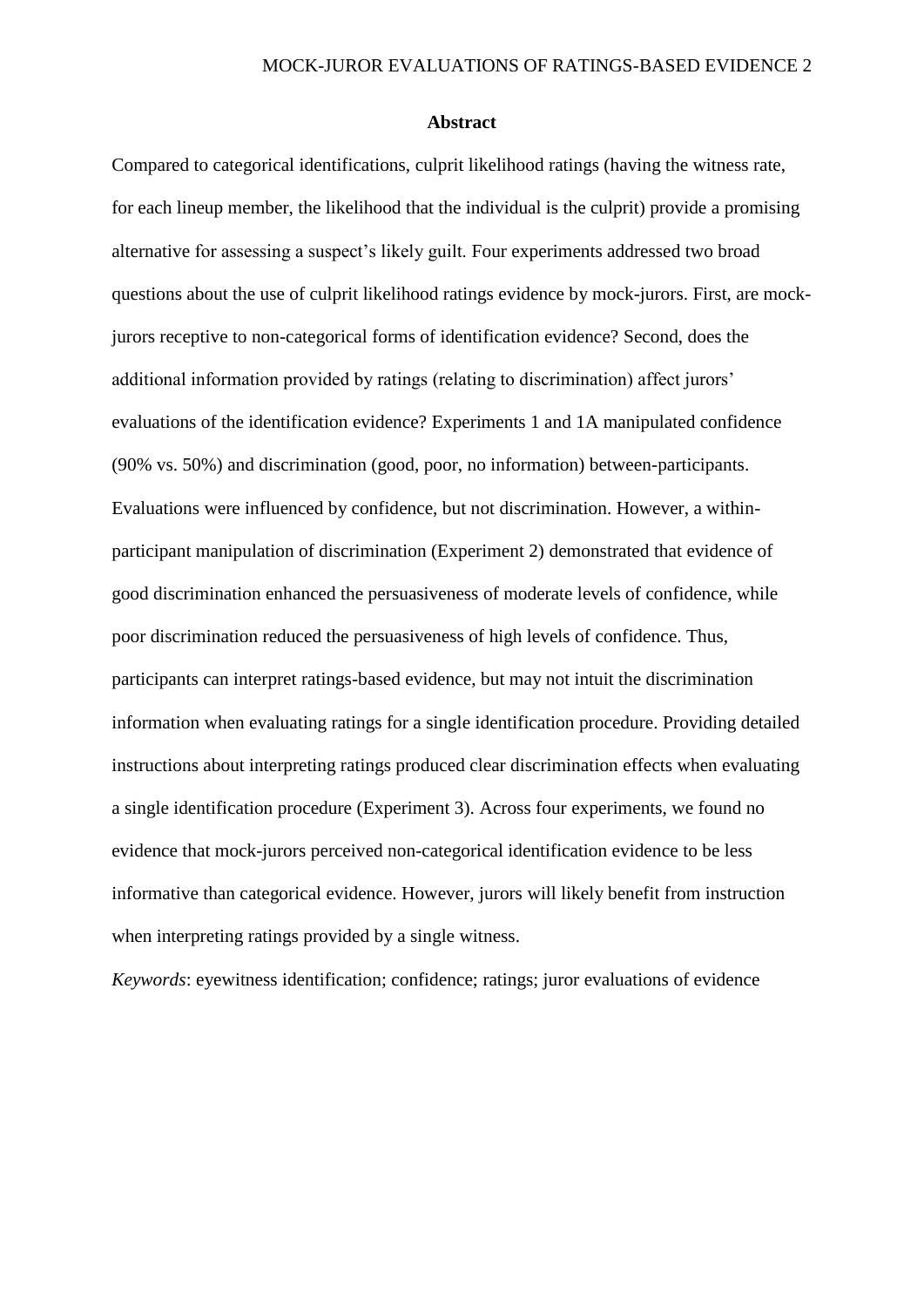Mock-juror evaluations of traditional and ratings-based eyewitness identification evidence.

Jurors perform an important task under difficult conditions: Non-experts must often assess complex or ambiguous information to reach a decision of significant consequence. This may underlie the persuasiveness of eyewitness identification evidence for jurors [\(Semmler, Brewer, & Douglass, 2011\)](#page-28-0). Jurors' reliance on identification evidence might reflect their desire for an apparently clear-cut indication of guilt in a setting often characterized by ambiguity. However, current identification practice confers two major limitations on identification evidence. First, eyewitness identification decisions are prone to error (e.g., [Steblay, Dysart, & Wells, 2011;](#page-29-0) [Wells, 1993\)](#page-29-1). Second, a categorical identification is not necessarily as informative as it may appear at face value. An identification of the suspect indicates that, of the lineup members presented, the suspect probably provided the best match to the witness's memory of the culprit. However, it does not speak to how closely the suspect matched the witness's memory in an absolute sense, or the extent to which the suspect was favored over the other lineup members (Sauer  $\&$  Brewer, 2015). This information is important when assessing the diagnostic value of a suspect identification. Thus, although jurors find categorical identification evidence compelling, this relatively coarse index obscures important information relating to the witness's recognition of the suspect.

Further, jurors are not particularly adept at discriminating between identifications that are likely to be correct and those that are likely to be incorrect. Jurors seem relatively insensitive to the effects of viewing conditions, retention interval, and lineup fairness on the reliability of identification decisions [\(Cutler, Penrod, & Stuve, 1988; though see Reardon &](#page-27-0)  [Fisher, 2011, for evidence of discrimination based on witness behaviour during the](#page-27-0)  [identification task\)](#page-27-0). Thus, current identification practices produce information that is prone to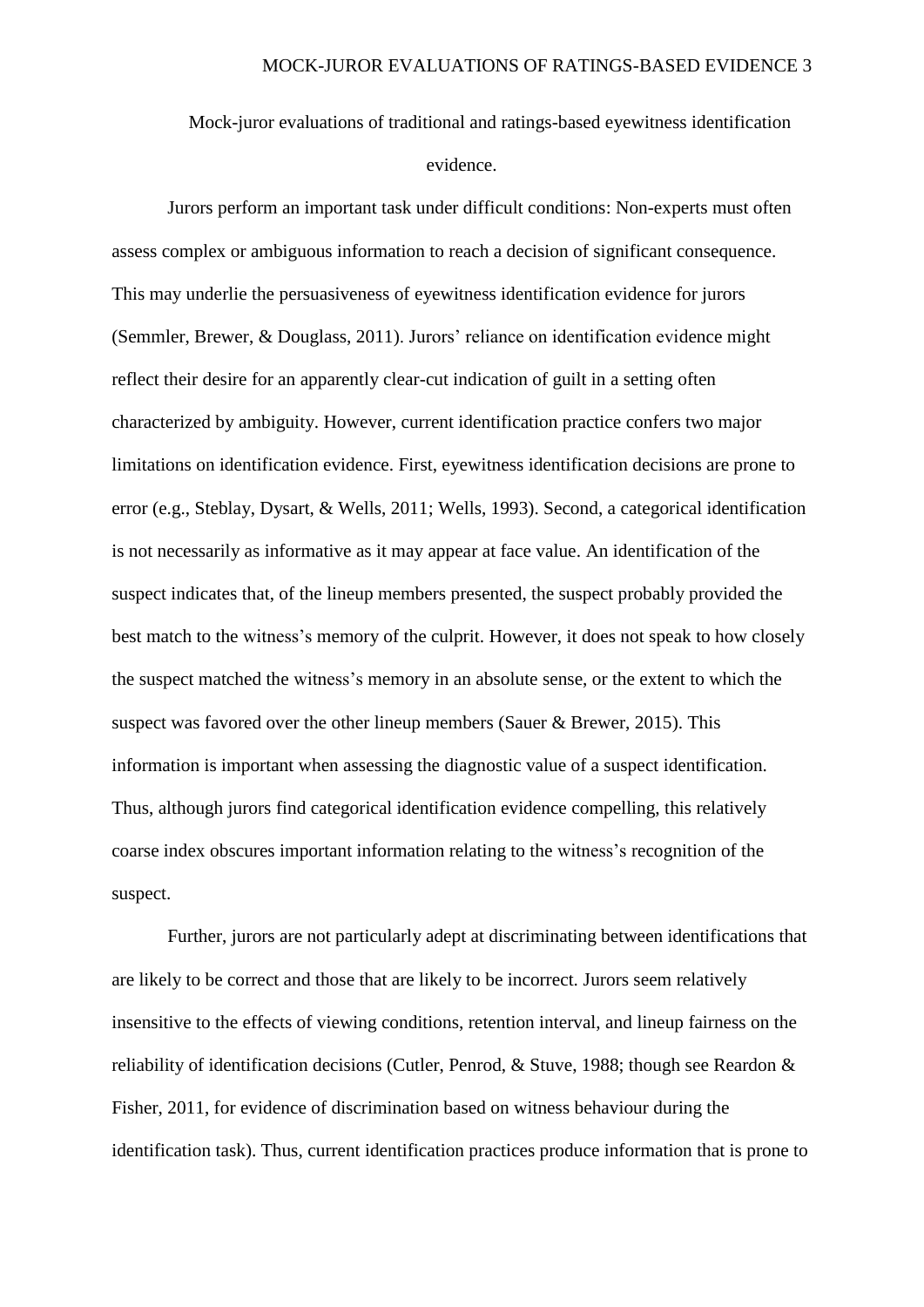### MOCK-JUROR EVALUATIONS OF RATINGS-BASED EVIDENCE 4

error and quite possibly of limited informational value. A relatively recent procedural innovation may help address these limitations. Ratings-based identification protocols avoid categorical identification responses and, instead, have witnesses rate the degree to which each lineup member matches their memory of the culprit [\(Brewer, Weber, Wootton, & Lindsay,](#page-27-1)  [2012;](#page-27-1) [Sauer, Brewer, & Weber, 2008,](#page-28-2) [2012a\)](#page-28-3). We examined mock-jurors' evaluations of this non-categorical form of identification evidence, and whether mock-jurors' evaluations of identification evidence could benefit from the additional information provided by ratingsbased protocols. This research represents an important step in understanding how jurors will respond to ratings-based evidence, and provides further insight about the types of information that shape jurors' interpretations of identification evidence.

## **Ratings-based Identification Evidence**

An identification test probes whether or not the witness recognizes the suspect, thereby implicating the suspect in the matter under investigation. Thus, the critical constructs at play are (a) the quality of the witness's memory for the culprit and (b) the extent to which the suspect matches this memory. However, various non-memorial factors can influence a witness's decision criterion, affecting the likelihood that a suspect will be identified (or that a lineup will be rejected) and compromising the diagnostic value of the identification decision. An appropriately-collected confidence rating may augment the information provided by a categorical identification (i.e., by providing an index of the strength of recognition), but systematic protocols for collecting retrospective confidence ratings are rare in applied settings [\(Sauer & Brewer, 2015\)](#page-28-1). Collecting ratings for each lineup member, rather than a single categorical decision, was proposed as a method for attenuating non-memorial influences on witness's decision criteria, providing a more informative index of recognition, and allowing a more valid assessment of the witness's memory for the suspect [\(Sauer et al.,](#page-28-2)  [2008\)](#page-28-2).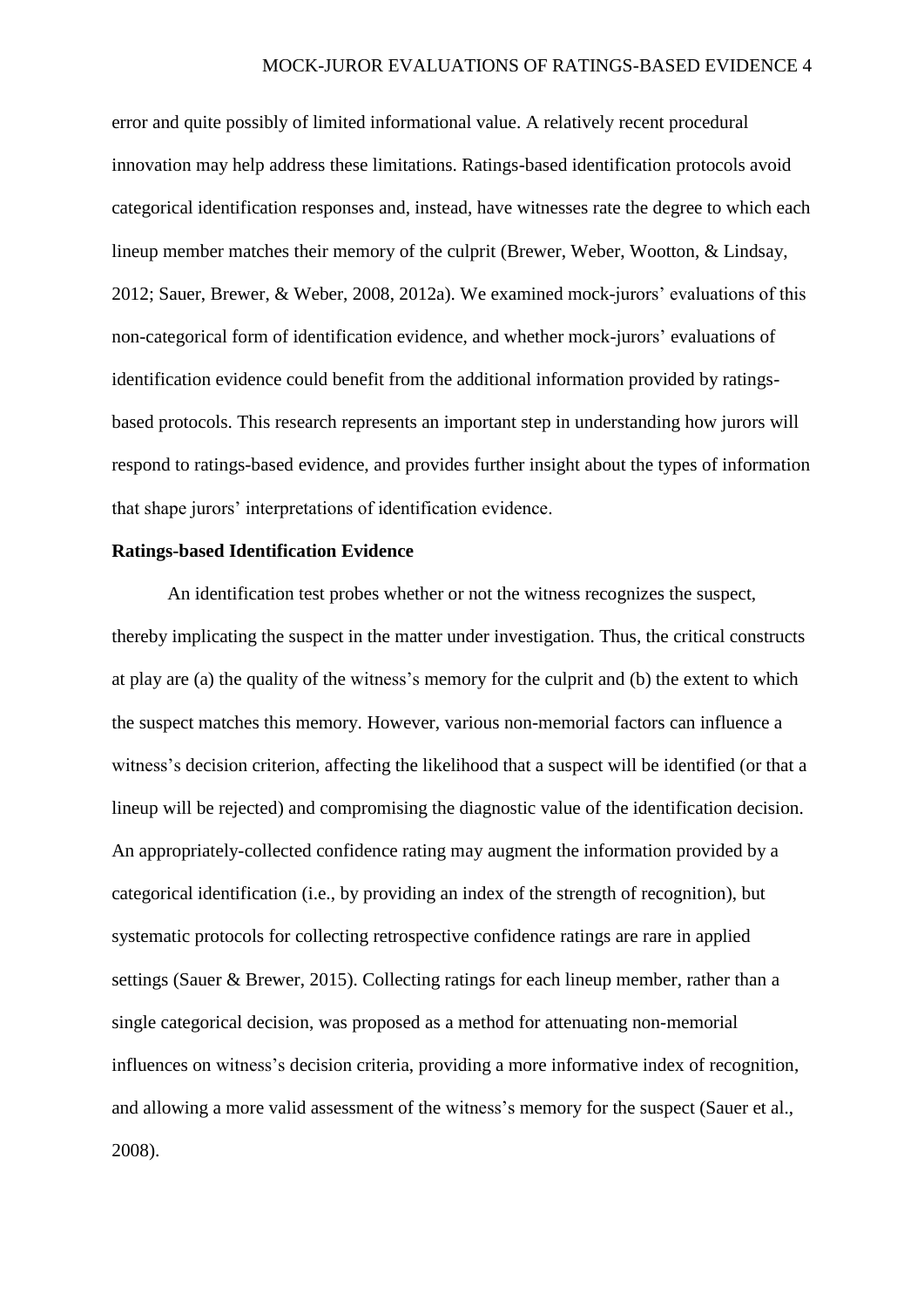Early work has supported the contribution of ratings-based protocols to improving the reliability and informational value of identification evidence. Although only a few experiments have examined the issue, results to date consistently show that, compared to standard categorical identification decisions, ratings-based approaches have provided a more sensitive approach to assessing the likely guilt of a suspect [\(Brewer et al., 2012;](#page-27-1) [Sauer et al.,](#page-28-2)  [2008,](#page-28-2) [2012a\)](#page-28-3). Initial analytical approaches relied on the application of classification criteria to determine when patterns of ratings could be taken as an indication of suspect guilt. Briefly, this analysis involved first identifying whether a pattern of ratings included a single-highest, *max* rating and whether this rating implicated the suspect. Classification criteria were then applied to determine whether or not a pattern of ratings indicated suspect guilt based on the magnitude of the *max* rating and the difference between the *max* and non-*max* ratings. This approach was useful for comparing the diagnostic utility of ratings-based and categorical forms of identification evidence, but reduced the richness of the available identification evidence. Addressing this shortcoming, Brewer et al.'s [\(2012\)](#page-27-1) profile analyses – examining how the likely guilt of a suspect varied as a function of the discrepancy between the *max* and next highest rated lineup members – demonstrated that the guilt of the suspect varied almost monotonically according to the degree to which the suspect was favored over the alternative lineup members.

Brewer et al.'s (2012) analyses revealed that the potential benefits of ratings-based identification evidence extend beyond improving the reliability of categorical classifications of suspect guilt. In this context, the confidence rating given to the suspect can be conceptualized as an index of recognition for the suspect (ranging from weak to strong), while ratings given to non-suspect lineup members can be conceptualized as indices of discrimination. Admittedly, this is a coarse distinction. However, it serves as a conceptual framework for the issue under investigation in the present research. Specifically, does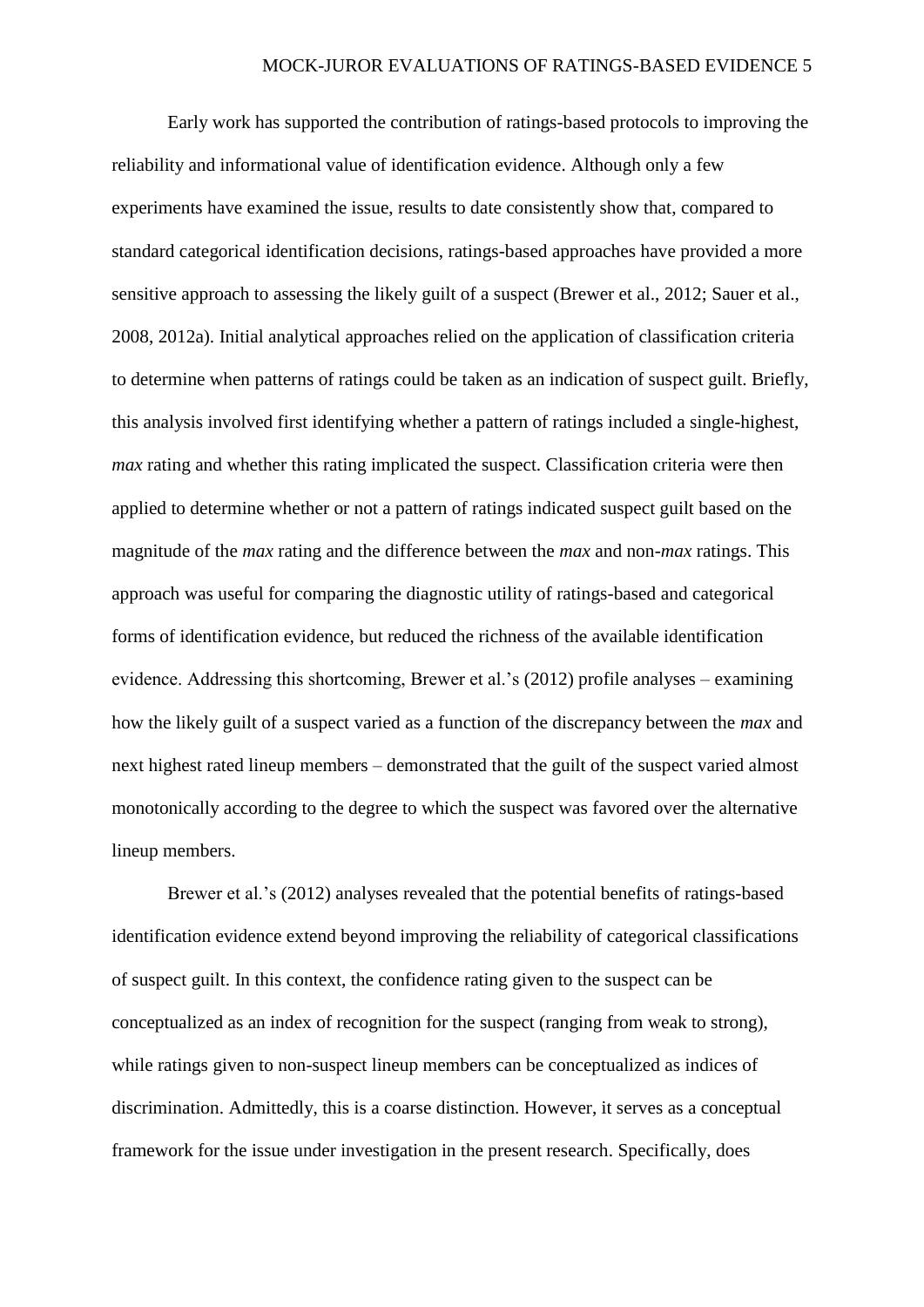information pertaining to the witness's ability to discriminate between alternatives affect mock-jurors' perceptions of identification evidence? Thus, compared to categorical identification decisions, ratings-based identification evidence provides a richer source of information about the quality of the witness's memory for the culprit, the degree of their recognition for the suspect, and their ability to discriminate between previously seen and unseen lineup members [\(Sauer & Brewer, 2015\)](#page-28-1). They may, therefore, benefit jurors' assessments of (a) identification reliability and (b) defendant guilt.

In a broader sense, Brewer et al.'s [\(2012\)](#page-27-1) findings highlight the potential to eschew traditional, binary conceptualizations of identification evidence (i.e., the witness either identified the suspect or they did not) in favor of more probabilistic interpretations reflecting the extent to which the witness (a) recognized the suspect and (b) was able to discriminate between lineup members [\(see Brewer & Wells, 2009\)](#page-27-2). Whereas current identification practice assigns a witness's recognition memory 'output' to categories such as "It's number 2" or "She's not there", triers-of-fact may benefit from an approach that increases the amount of information available from the witness's memory, and from considering what this information says about the likely guilt of the defendant [\(Sauer & Brewer, 2015\)](#page-28-1). However, before this idea can be entertained, it is important to understand how triers-of-fact respond to non-categorical identification evidence. As [Brewer and Wells \(2011\)](#page-27-3) suggest, a procedure that does not involve a witness actually picking or rejecting a suspect may encounter strong resistance in criminal justice settings. Moreover, jurors may have trouble interpreting this form of evidence.

## **Jurors' Interpretations of Ratings-Based Evidence**

Jurors have difficulty making effective use of complex (e.g., [Heuer & Penrod, 1994;](#page-27-4) [Horowitz, ForsterLee, & Brolly, 1996\)](#page-28-4) or probabilistic evidence (e.g., [Goodman, 1992;](#page-27-5) [Thompson & Schumann, 1987\)](#page-29-2). Therefore, jurors may be resistant to, or experience difficulty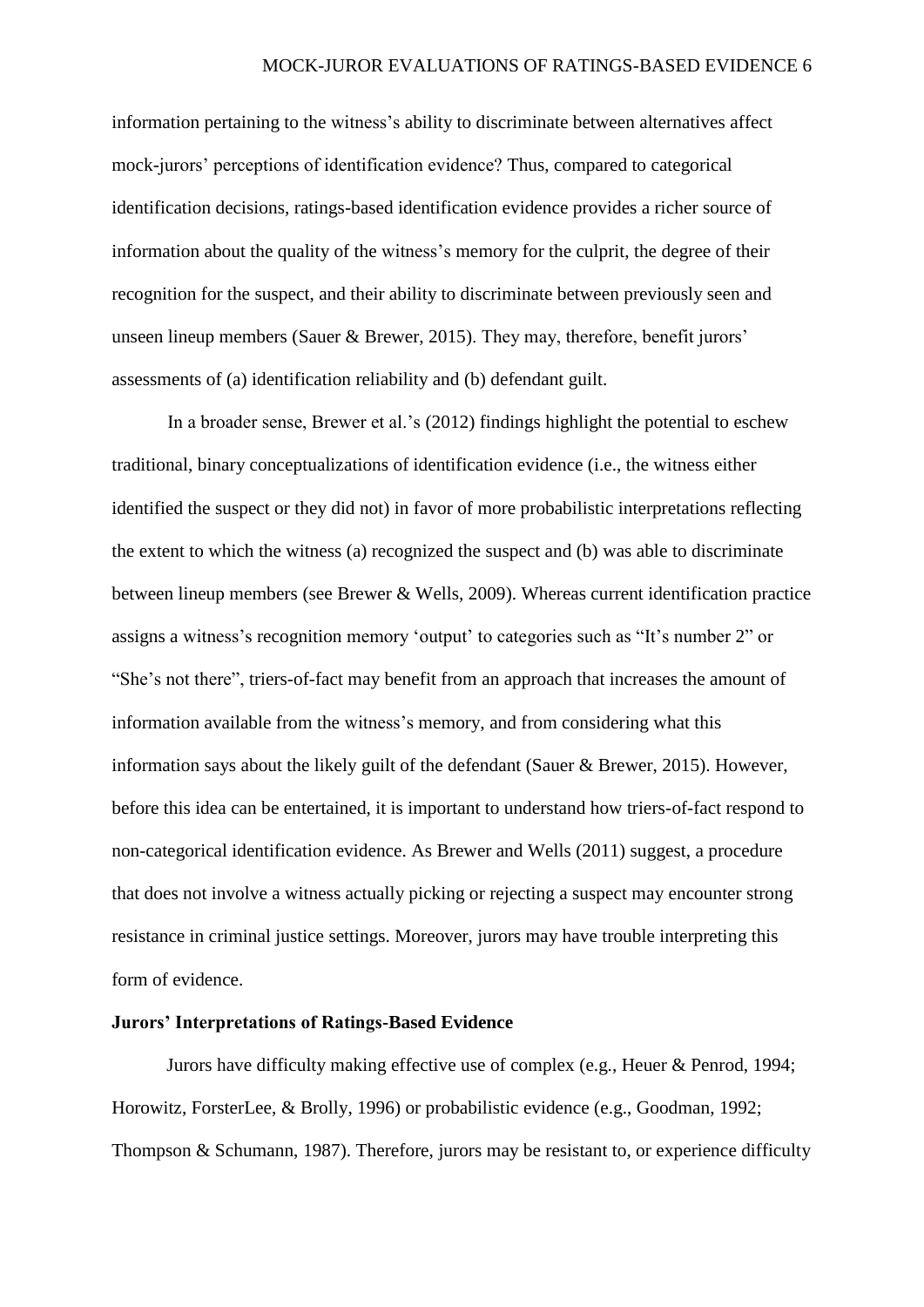interpreting, ratings-based (i.e., non-categorical) identification evidence. Further, as stated earlier, jurors often fail to consider information that adds nuance when evaluating eyewitness identification evidence (e.g., Cutler, Penrod, & Stuve, 1988). Although the additional information provided by ratings-based identification evidence – relating to the relationship between memory quality, discrimination, and the ratings given to a target versus fillers in a lineup – may be readily understood by memory researchers, this may not be true for laypeople. Given the problematic views of memory commonly espoused by jury-eligible samples and decision-makers in the criminal justice system and (e.g., Simons & Chabris, [2011;](#page-29-3) [Wise & Safer, 2004,](#page-29-4) [2010\)](#page-29-5), it may be unrealistic to expect jurors to intuitively recognize the value of the additional information provided by ratings-based evidence (i.e., relating to the witness's ability to discriminate between previous seen and unseen lineup members). Lay-people may simply lack the cognitive framework necessary to interpret this information. Thus, jurors may be insensitive to the additional information provided by ratings given to fillers in the lineup.

However, other work paints a more promising picture. [Tenney, MacCoun, Spellman,](#page-29-6)  and Hastie (2007) presented mock-jurors with testimony provided by a prosecution witness and pointing to the guilt of a defendant. Mock-jurors found the incriminating testimony more persuasive when the witness expressed high (cf. low) confidence, unless cross-examination revealed that the witness made an error regarding one detail of their testimony (the time that the defendant was allegedly seen leaving the crime scene). If the witness made an error regarding this detail, confident witnesses were deemed less credible than unconfident ones. These results suggest that, under some circumstances, jurors might be sensitive to information that relates to a witness's ability to discriminate between correct and incorrect responses.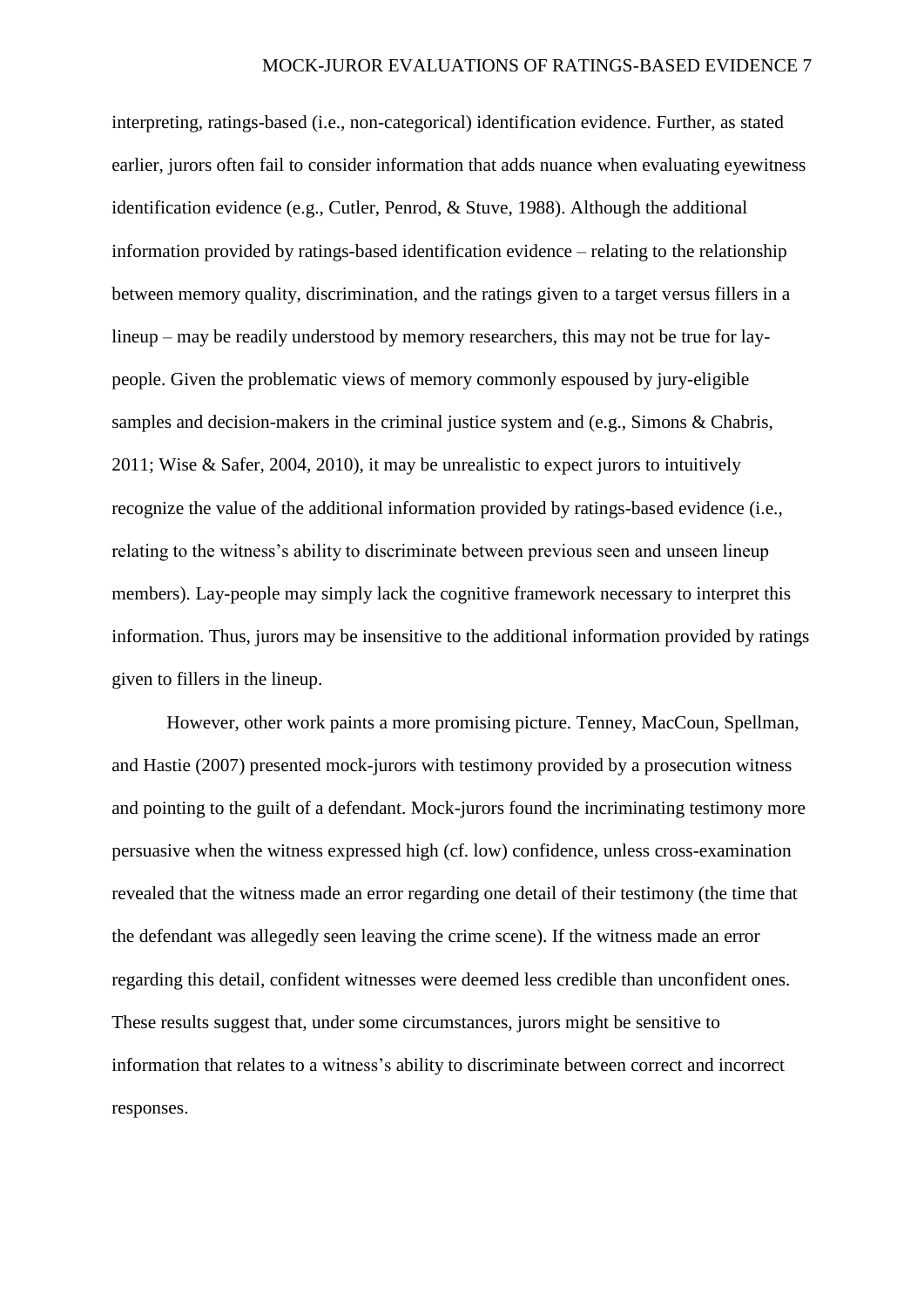Tenney et al. [\(2007\)](#page-29-6) proposed two mechanisms that could account for the observed effects of this additional information on juror evaluations. First, jurors might draw inferences about a witness's metacognitive knowledge based on the accuracy and confidence of their testimony. If a witness makes a highly confident error, jurors may conclude that the witness shows poor discrimination (i.e., the witness cannot use confidence to distinguish accurate from inaccurate information). Hence, other details of the witness's testimony are unreliable, even if accompanied by high confidence. In contrast, if the witness makes an error with low confidence, this suggests that the witness can discriminate between parts of their testimony that are more or less likely to be correct. Thus, details of the witness's testimony that are made with high confidence are more likely to be accurate. Second, jurors might use confidence and accuracy information to draw inferences about a witness's motivation. For example, if a witness expresses high confidence in all parts of their testimony (accurate and inaccurate), jurors might conclude that the witness's use of confidence is motivated by a desire to be persuasive, rather than an attempt to index the reliability of the information provided.

In the context of ratings-based identification evidence, we are concerned with the first of these two mechanisms: The extent to which evidence of discrimination affects jurors' evaluation of the identification evidence against the suspect. We expect jurors to find identification evidence more persuasive when a witness is highly (e.g., 90%) rather than moderately (e.g., 50%) confident in their recognition of the suspect (e.g., [Bradfield & Wells,](#page-27-6)  [2000;](#page-27-6) [Brewer & Burke, 2002;](#page-27-7) [Cutler, Penrod, & Dexter, 1990;](#page-27-8) [Lindsay, Wells, & Rumpel,](#page-28-5)  [1981\)](#page-28-5). However, if the witness also gives relatively high ratings to each other lineup member (e.g., 50-70%), jurors might conclude that the witness shows a poor ability to discriminate between lineup members. Thus, information about the high ratings given to other lineup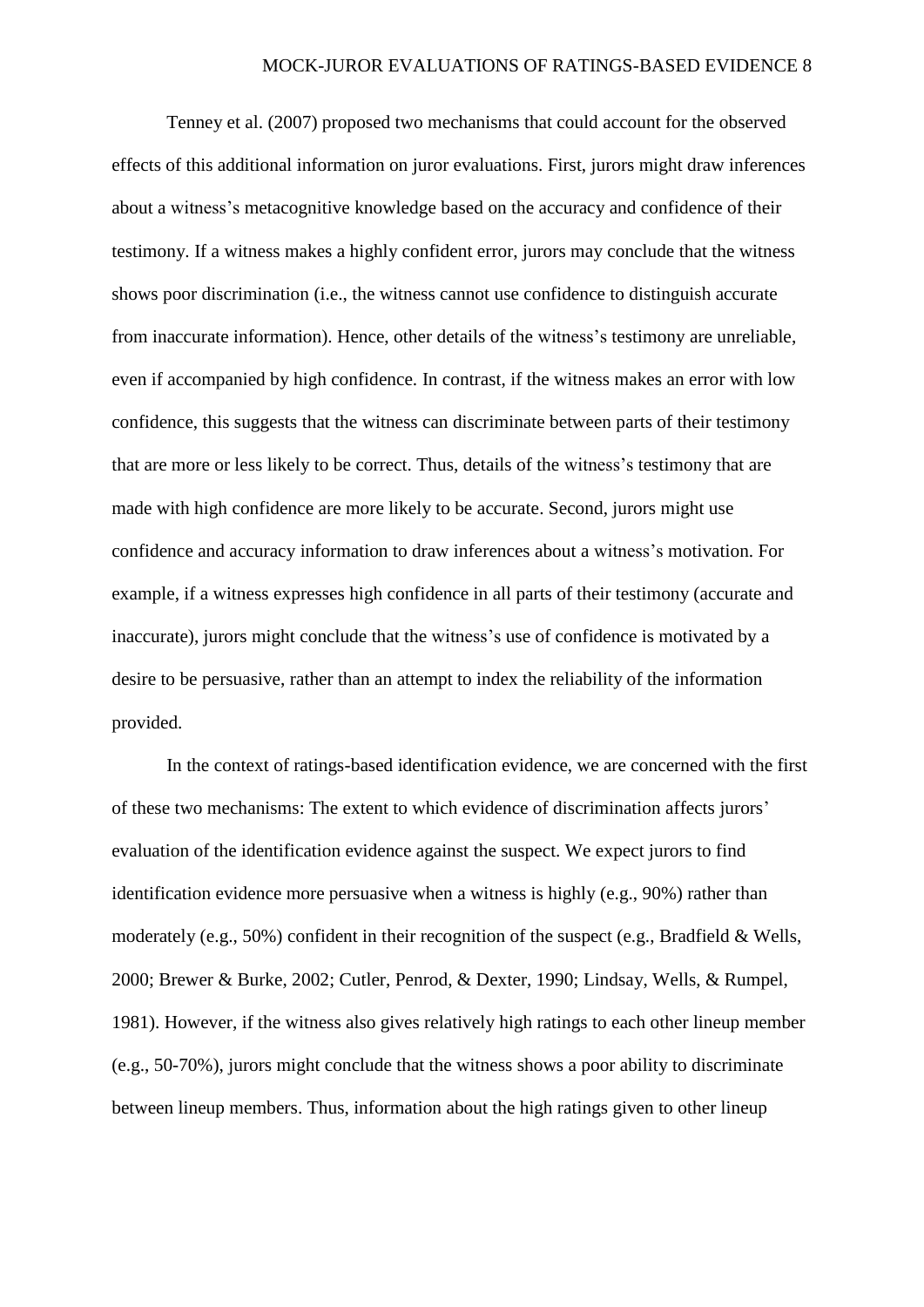members should reduce the impact of the high rating for the suspect on juror judgments about the likely guilt of the defendant.

In contrast, and assuming the lineup was unbiased, if a high rating for the suspect was accompanied by low ratings for the other lineup members, this would not suggest poor discrimination. Hence, information about the ratings given to other lineup members should not reduce the impact that a high rating for the suspect has on juror judgments of likely guilt. In fact, a high suspect rating combined with low filler ratings could be interpreted as evidence that (a) the suspect provided a high degree of match to the witness's memory for the culprit and (b) all fillers provided only a low degree of match. This, in turn, might indicate effective discrimination on the part of the witness, and potentially increase the impact of a high rating for the suspect on juror assessments of the defendant's guilt. In sum, Tenney et al.'s (2007) results suggest that the extent to which juror judgments about the guilt of the defendant are influenced by the rating given to the suspect may depend upon the ratings given to other lineup members.

From an applied perspective, this research is necessary to understand how jurors evaluate ratings-based identification evidence because this approach represents a promising alternative to current identification practice. If empirical support for a ratings-based approach continues to grow, thereby opening up the possibility of it being used in police investigations, we must consider how jurors will interpret the resulting evidence. From a theoretical viewpoint, this research will offer some insight about the types of information that shape jurors' interpretations of identification evidence. Prior research has demonstrated that jurors' evaluations of eyewitness evidence are influenced by information relating to memory quality in some situations [\(e.g., Tenney et al., 2007\)](#page-29-6) but not others [\(e.g., Cutler et al., 1988\)](#page-27-0). It may be that jurors are simply more receptive to such information when evaluating the credibility of a witness's account of the events surrounding a crime [\(as per Tenney et al., 2007\)](#page-29-6) than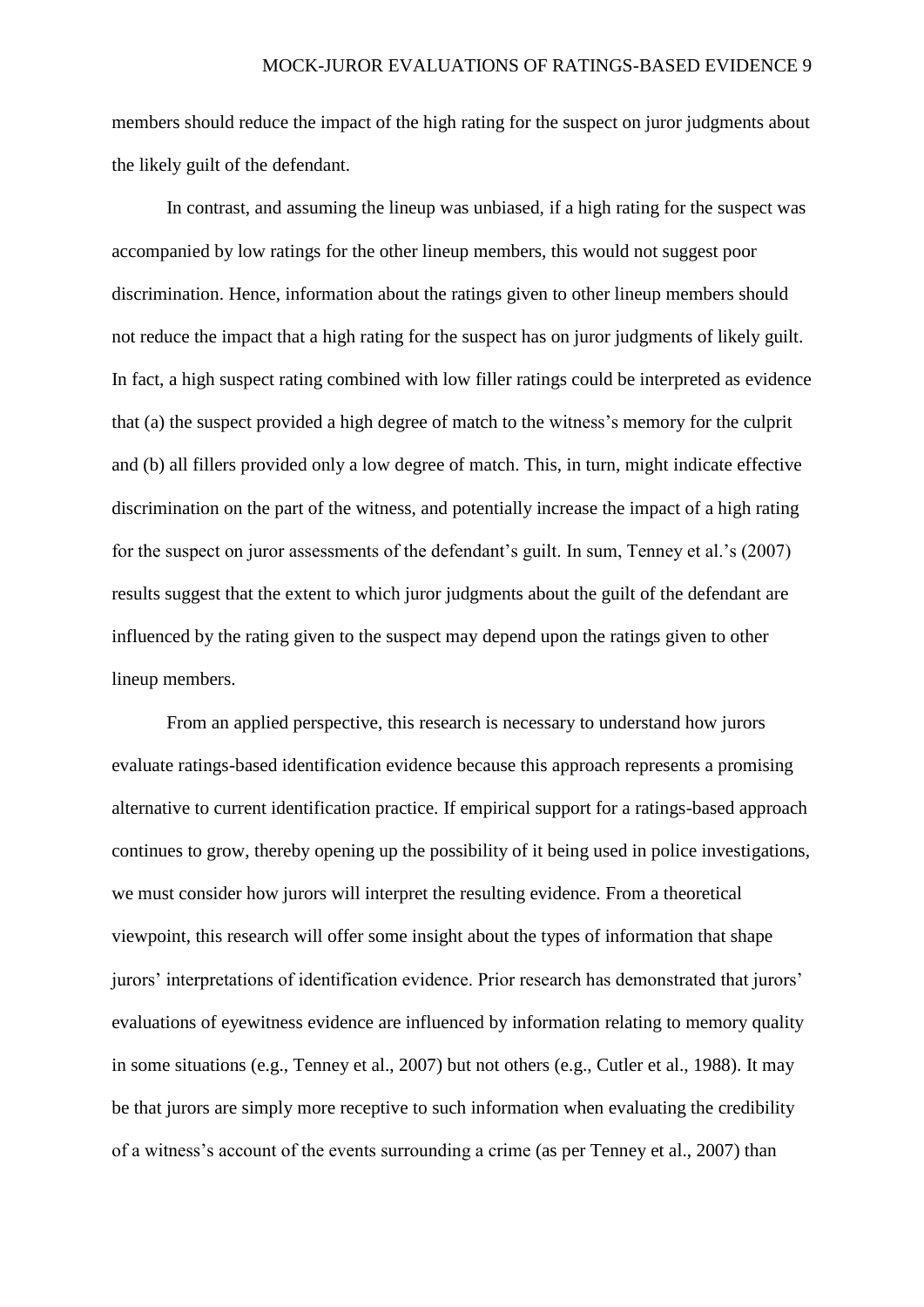when evaluating the credibility of an identification decision. Alternatively, and perhaps more likely, it may be that whereas Tenney et al.'s manipulation spoke directly to the reliability of the witness in question (i.e., pointing to the witness's ability to monitor the accuracy of their memory reports), information relating viewing or testing conditions to identification reliability is more general in nature. Jurors may be more likely, or better able, to use witnessspecific (cf. general) indicators of reliability. If this is true, jurors may consider ratings that index a witness's ability to discriminate between lineup members when assessing the witness's recognition of the defendant.

### **The Present Research**

Given (a) the limitations of categorical identification evidence, (b) the promising findings relating to the diagnostic utility of ratings-based evidence, and (c) the capacity for ratings to provide a richer source of information about the witness's memory for the suspect, we investigated mock-jurors' evaluations of this novel, ratings-based (cf. categorical) form of identification evidence. Four experiments addressed two broad questions. First, are mockjurors receptive to non-categorical forms of identification evidence, or do they generally find the non-categorical evidence less compelling than a categorical identification? Second, does the additional information provided by ratings-based protocols (relating to the witness's ability to discriminate between lineup members) affect jurors' evaluations of the evidence against a defendant?

In each experiment we presented mock-jurors with a trial transcript containing incriminating identification evidence obtained using either a standard identification task (providing a categorical identification response and associated confidence judgment) or a rating procedure where, for each lineup member, the witness provided a rating indicating the likelihood that that person was the culprit. Thus, in ratings conditions, instead of reading that the witness identified the suspect with a particular level of confidence (e.g., 90%), jurors read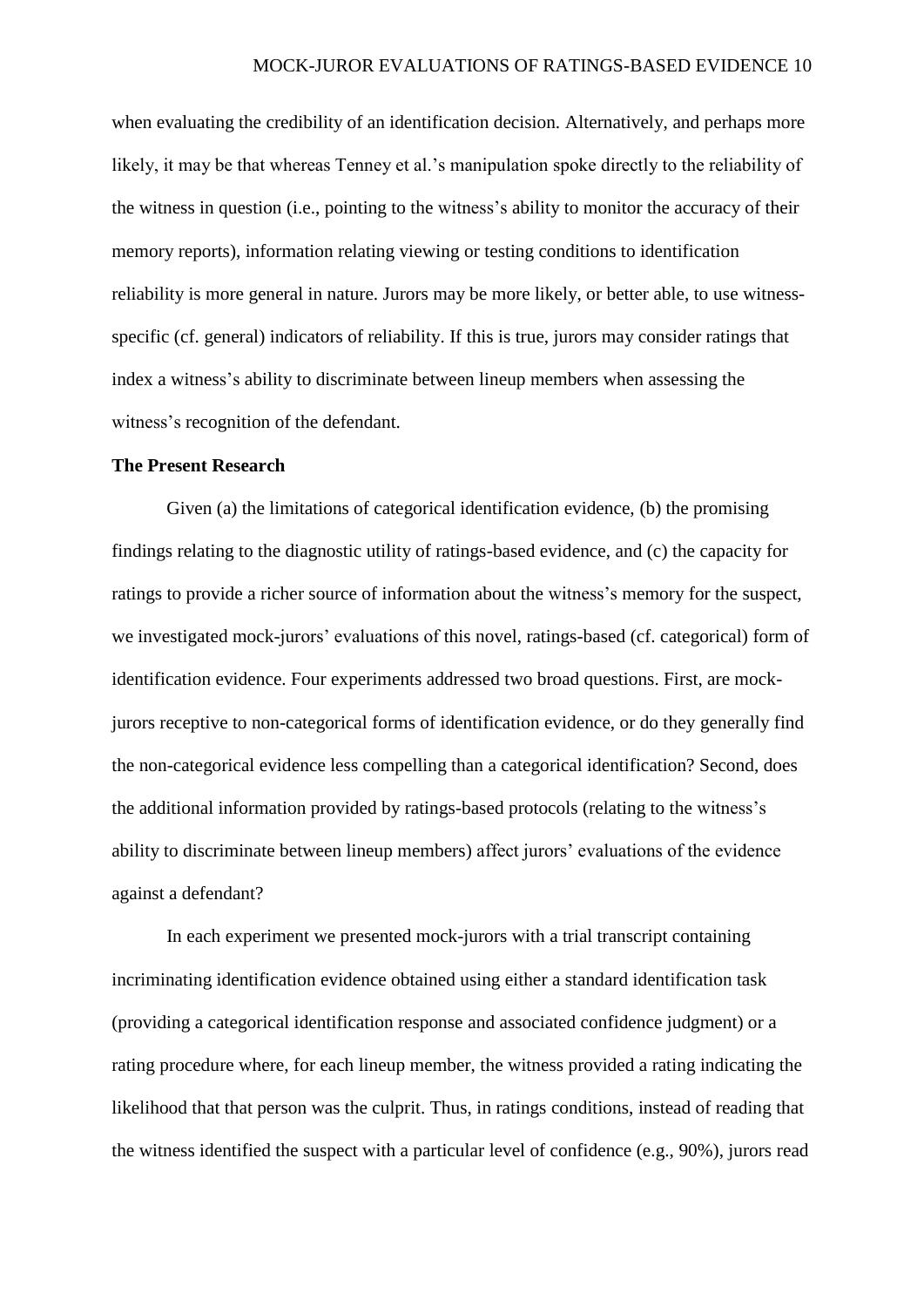that the witness provided a rating for the suspect (e.g., 90%) and for each of the other lineup members (e.g., between 0% and 10%). Our focus was on whether information about the ratings given to other lineup members would shape jurors' interpretations of the rating given to the suspect. As stated earlier, we know that jurors find identification decisions more persuasive of guilt if they are made with relatively high (e.g., 90%) versus low confidence (e.g., 50%). But what if jurors learn that in addition to being 90% confident that the suspect was the culprit, the witness was also 70% confident that each of the other five lineup members was the culprit? Will the high rating given to the suspect trump the moderately high ratings given to other lineup members, or will information about the ratings given to other lineup members color jurors' interpretations of the high rating given to the suspect? Based on Tenney et al.'s (2007) findings, we expected that a high rating for the suspect would have less effect on juror judgments when other lineup members also receive high (indicating poor discrimination), rather than low (indicating good discrimination) ratings. Further to this interaction, and based on the well-documented effects of witness confidence on mock-juror decision-making (e.g., [Bradfield & Wells, 2000;](#page-27-6) [Brewer & Burke, 2002;](#page-27-7) [Cutler et al., 1990;](#page-27-8) [Lindsay et al., 1981\)](#page-28-5), we predicted a main effect of confidence, with guilty verdicts occurring more frequently in the high (cf. moderate) confidence conditions. We had no *a priori* basis for predicting any main effects of discrimination.

## **Experiment 1**

## **Method**

**Design and participants.** Experiment 1 used a 2 (confidence: high, moderate)  $\times$  3 (discrimination: good, poor, none) between-subjects design (see Table 1). One hundred and thirty-three undergraduate student participants (76 female; mean age  $= 21$  years, range  $= 17$ -47 years) were randomly allocated across the six experimental conditions.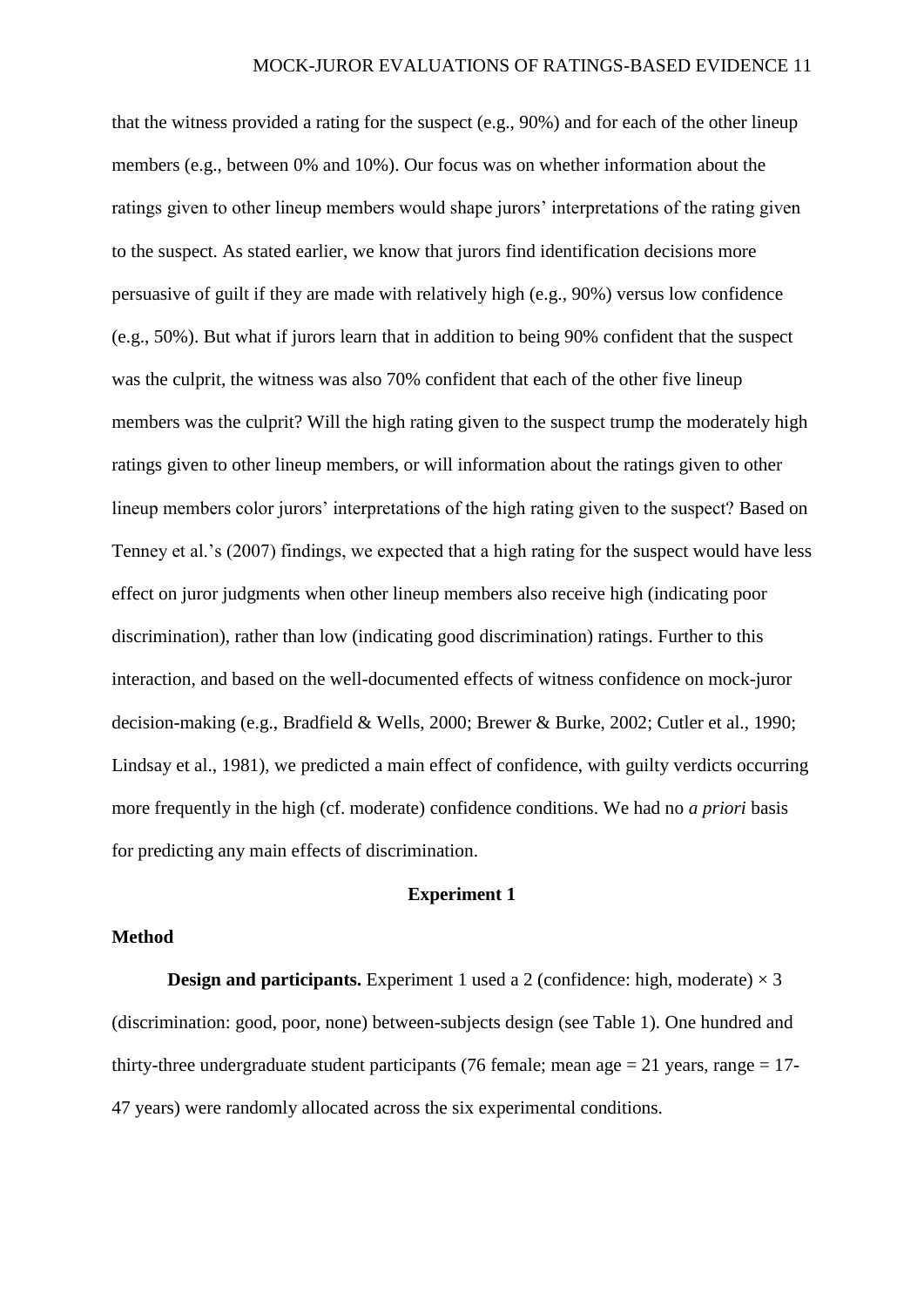**Materials.** A transcript from a fictional criminal trial described a police officer giving evidence-in-chief. The officer described an act of arson committed in a domestic property, an account given by a witness at the scene, and the procedures used to gather identification evidence from that witness on a later date. The transcripts differed only in the nature of the identification evidence reported. In all conditions, the identification evidence pointed to the guilt of the defendant. Participants in the standard identification conditions were told that the witness identified the police suspect with either 90% (high) or 50% (moderate) confidence. In the other conditions, the transcript reported that a witness had viewed a lineup containing the police suspect and been asked to rate (out of 100) how confident they were that each lineup member was the person they had seen committing the crime in question. The witness gave the suspect a rating of 90% (high confidence condition) or 50% (moderate confidence condition). In the good discrimination conditions, the witness gave confidence ratings of 0-10% to other lineup members. In the poor discrimination condition, other lineup members were given ratings of either 50-70% (high confidence condition) or 20-40% (moderate confidence condition). No information was provided about whether the lineup members were presented simultaneously or sequentially. However, in all conditions (and in all subsequent experiments) participants were informed that the lineup contained one suspect accompanied by known-innocent fillers.

**Procedure.** Participants were tested in small groups in a quiet classroom setting. Each participant received a test booklet containing a transcript and a series of questions. After reading the transcript, participants provided demographic information (age and sex), a verdict based on the evidence presented (guilty or not guilty), a confidence rating in their verdict (from 0% - *completely uncertain* to 100% - *completely certain*), and an assessment of likely guilt. To allow clearer comparisons with Tenney et al.'s (2007) results, we combined the verdict and verdict confidence measures to create a verdict preference score (see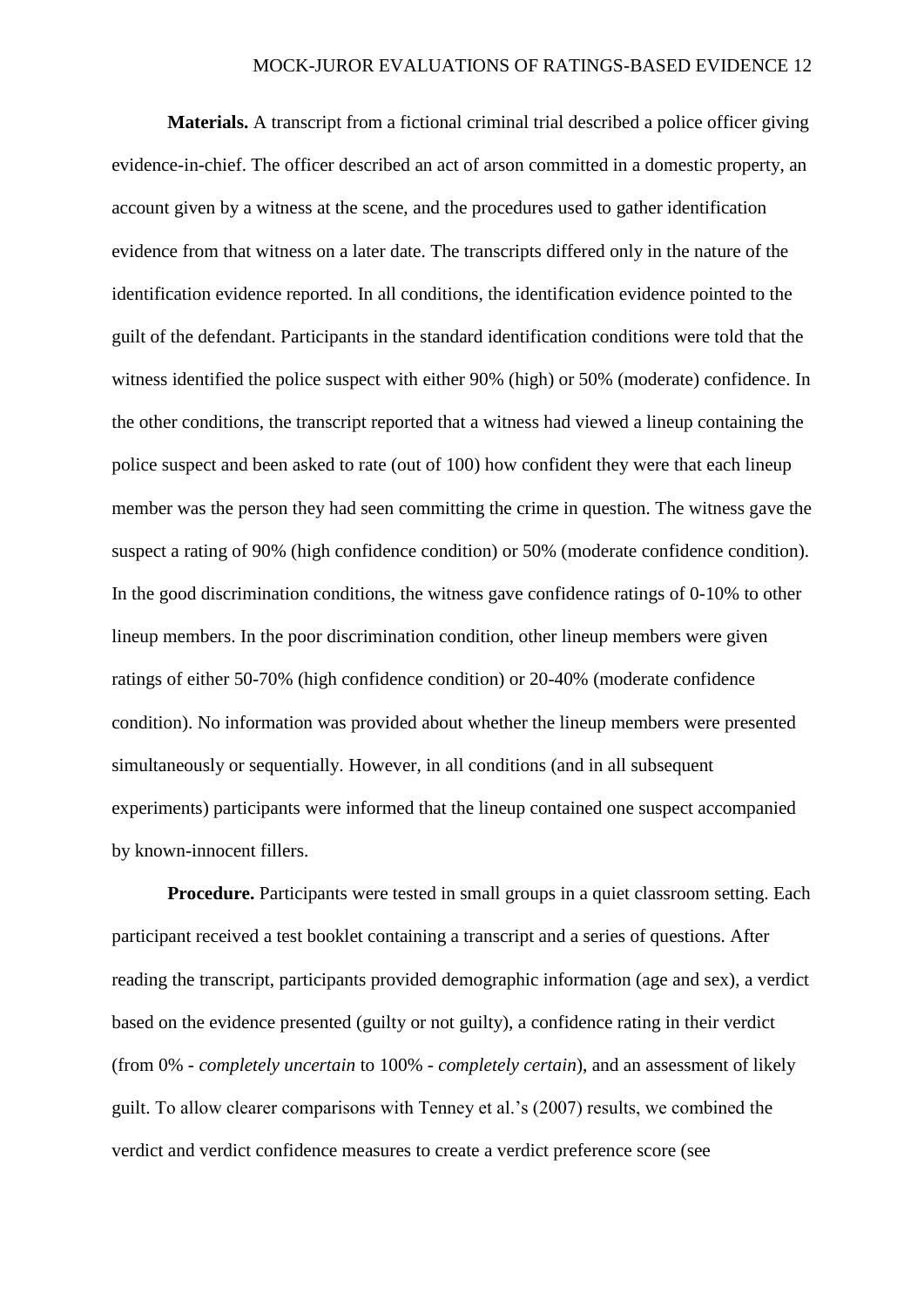Supplementary materials). After completing these measures, participants also completed a manipulation check requiring them indicate the level of confidence given to the suspect and (in the discrimination conditions) the fillers.

**Ethics approval.** All experiments were approved by the Flinders University Social and Behavioral Research Ethics Committee.

## **Results and Discussion**

We present analyses based on the binary verdict measure, with odds ratio (*OR*) presented as indices of effect size, with 95% CIs reported in brackets. For comparison with Tenney et al. (2007), we direct interested readers to our analyses of verdict preference scores in the supplementary materials.

A 2 (confidence)  $\times$  3 (discrimination)  $\times$  2 (verdict) hierarchical log linear analysis retained only the confidence  $\times$  verdict association,  $\chi^2(1, N = 133) = 13.81$ ,  $p < .001$ , with follow-up cross-tabulation analysis revealing a higher rate of guilty verdicts in the high confidence (68.2% 95% CI [56.9, 79.4]) than low confidence (37.3% [25.7, 48.9]) conditions,  $\chi^2(1, N = 133) = 12.71, p < .001, OR = 3.60$  [1.76, 7.37]. Thus, consistent with the hypothesized main effect of confidence, a guilty verdict was approximately three and a half times more likely in the high, compared to low, confidence conditions. Including the Confidence  $\times$  Discrimination  $\times$  Verdict association (i.e., testing the interactive effect of confidence and discrimination on verdict) did not improve the fit of the model,  $\chi^2(2, N = 133)$  $= 2.04, p = 0.361.$ 

The anticipated interaction between confidence and discrimination did not emerge. Perhaps participants in the discrimination conditions misinterpreted the meaning of the ratings given to lineup members other than the suspect. Rather than viewing ratings as an index of the degree of match between each lineup member and the witness's memory of the perpetrator, participants may have interpreted each rating as an index of certainty in the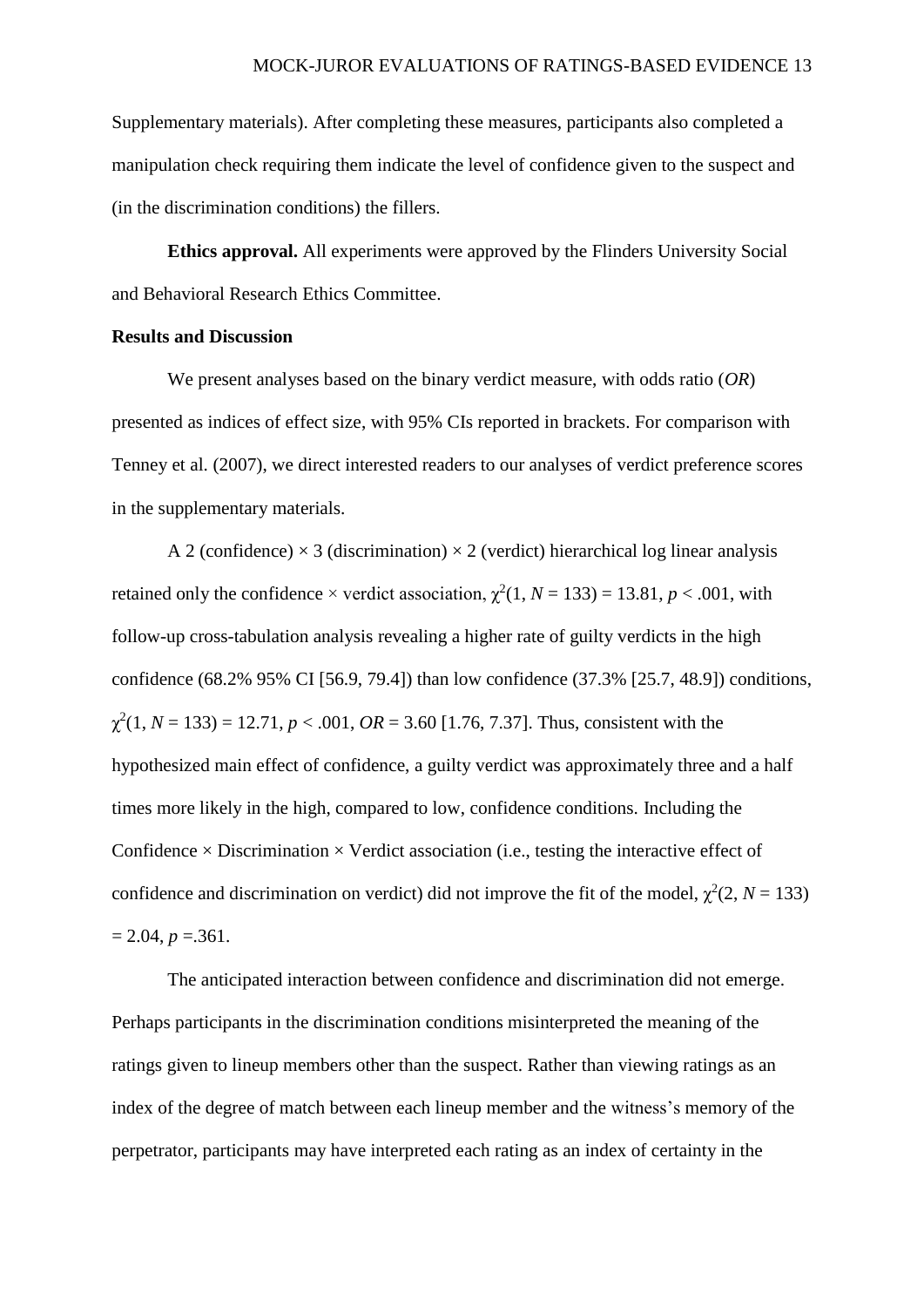accuracy of an implicit decision for each lineup member (i.e., selection of the suspect or rejection of each filler). A misinterpretation along these lines might have led some mockjurors to think that the witness in the good discrimination condition was actually expressing low confidence in their decision overall (e.g., "This witness was 90% sure about one lineup member, but the low ratings for the others indicate that they were not really certain"). Conversely, in the poor discrimination condition, some mock-jurors may have thought the witness was expressing relatively high certainty in their decision overall (e.g., "This witness") is pretty sure about each of the lineup members, so their testimony is probably accurate"). These misinterpretations would lower the persuasiveness of evidence in the good discrimination condition and enhance it in the poor discrimination condition, diluting any effects of the discrimination manipulation. Experiment 1A tested this explanation by presenting the identification evidence in the discrimination conditions as the witness's ratings of the degree of match between each lineup member and the culprit (i.e., more clearly indicating the theoretical basis for these ratings, [Sauer et al., 2008;](#page-28-2) [Sauer, Weber, & Brewer,](#page-28-6)  [2012b\)](#page-28-6), rather than the witness's *confidence* that each lineup members was the culprit. However, given the conceptual similarity of these two constructs, we retain the "confidence" label to enhance clarity for the reader<sup>1</sup>.

### **Experiment 1A**

We expected a main effect of confidence, with guilty verdicts being more likely to occur in the high (cf. moderate) confidence conditions. However, again our primary interest was in testing the hypothesized interaction between confidence and discrimination. Based on Tenney et al.'s [\(2007\)](#page-29-6) findings, we expected that the effect of confidence on juror judgments would be reduced in the poor (cf. good) discrimination condition.

### **Method**

**.** 

<sup>&</sup>lt;sup>1</sup> This applies for Experiments 1A, 2, and 3. We thank a reviewer for this suggestion.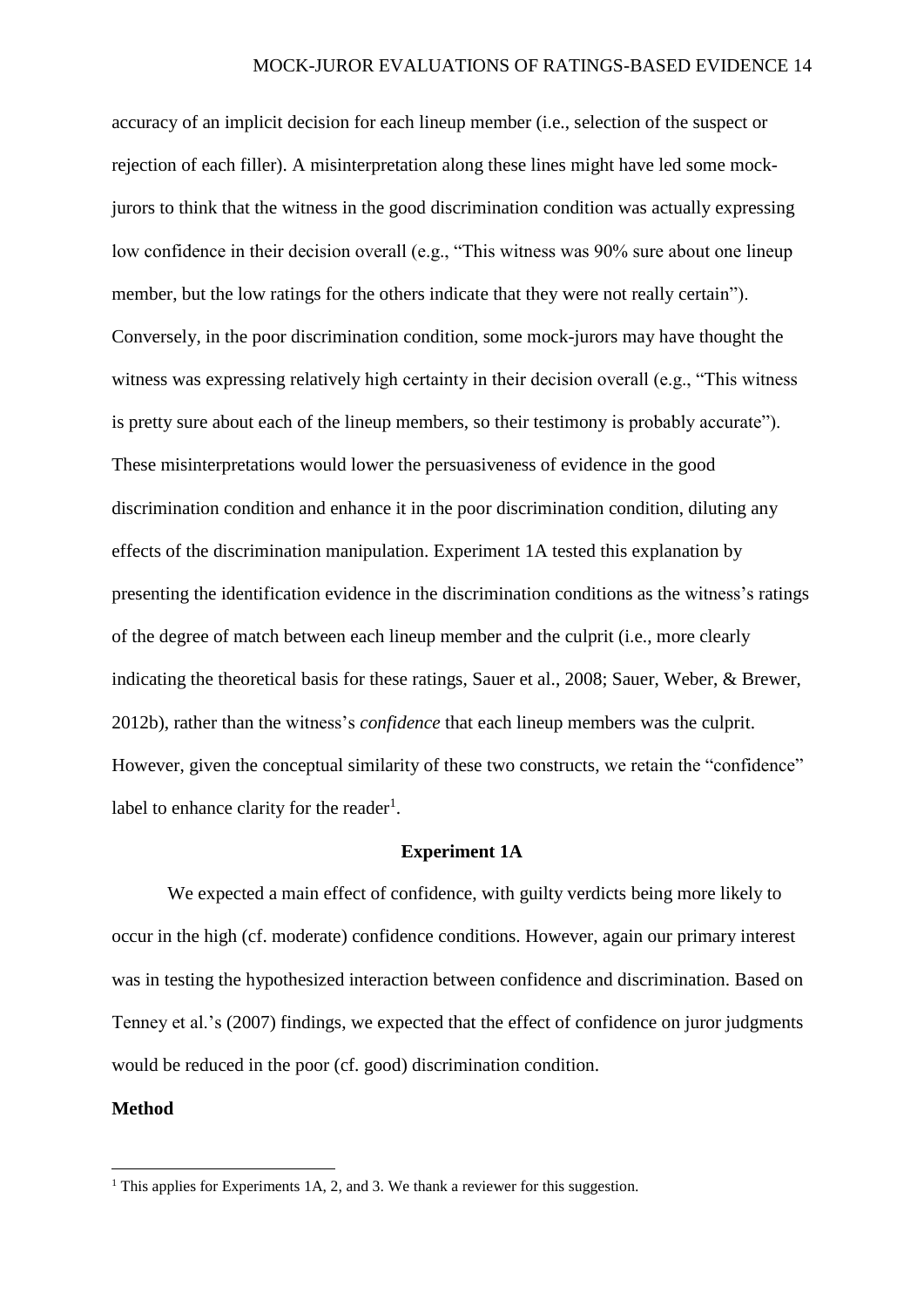One hundred and forty-two undergraduate students and community members (106 female; mean age  $= 26$  years, range  $= 16-74$  years) participated. The design, materials, and procedures for Experiment 1A were identical to those used in Experiment 1 with one exception: Participants read that the witness was asked to rate the *degree of match* between each lineup member and their memory of the culprit, rather than their *confidence* that each lineup member person was the culprit. In all conditions, the numerical values used to operationalize discrimination were identical to those in Experiment 1.

## **Results and Discussion**

Experiment 1A produced results very similar to those of Experiment 1. The 2 (confidence)  $\times$  3 (discrimination)  $\times$  2 (verdict) hierarchical log linear analysis retained only the confidence  $\times$  verdict association,  $\chi^2(1, N = 142) = 10.32$ ,  $p = .001$ . Again, consistent with the hypothesized main effect of confidence, follow-up cross-tabulation analysis revealed a higher rate of guilty verdicts in the high confidence (56.9% [45.5, 68.4]) than low confidence  $(30\%$  [19.3, 40.7]) condition,  $\chi^2(1, N = 142) = 10.48$ ,  $p = .001$ ,  $OR = 3.09$  [1.54, 6.17]. Consistent with Experiment 1, including the Confidence  $\times$  Discrimination  $\times$  Verdict association did not improve the fit of the model,  $\chi^2(2, N = 142) = 2.59$ ,  $p = .274$ .

These results rule out jurors' misinterpretations of the ratings as an explanation for the absence of a significant interaction between confidence and discrimination in Experiment 1. Nonetheless, in the interest of minimizing ambiguity for participants, materials for the remaining experiments referred to ratings of match (cf. confidence).

### **Experiment 2**

In Experiments 1 and 1A, identification ratings given to the suspect influenced mockjurors' evaluations, but this effect was not moderated by ratings given to other lineup members (i.e., evidence relating to extent to which the witness could discriminate between the suspect and fillers). Two explanations come to mind. First, mock-jurors in the previous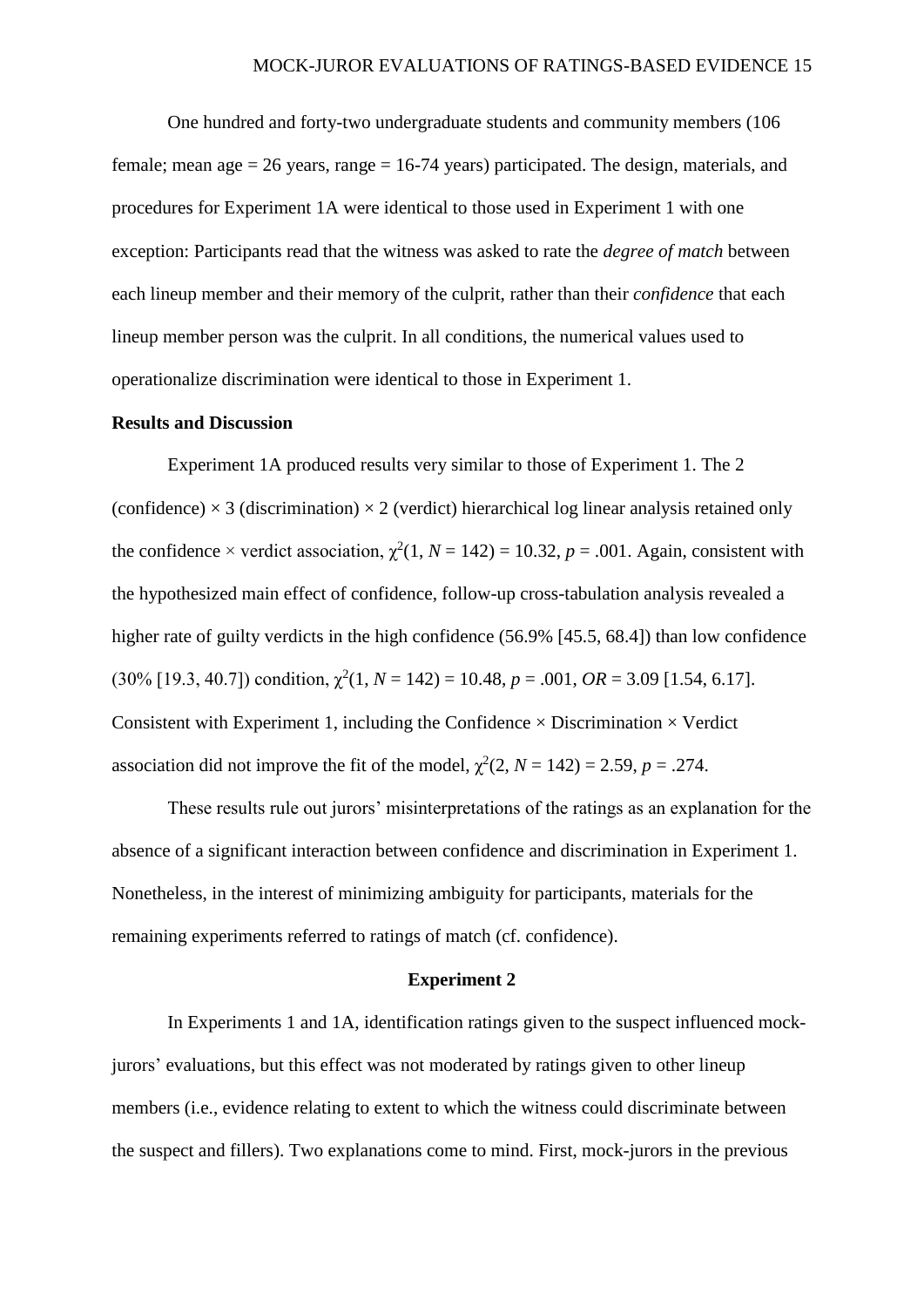experiments understood the information provided by the additional ratings, but ignored it in favor of the simplicity afforded by interpreting only the magnitude of the rating given to the suspect. Second, mock-jurors are not particularly sensitive to factors that moderate the reliability of identification evidence [\(Cutler et al., 1988\)](#page-27-0), and the ratings given to non-suspect lineup members (i.e., fillers) may represent a type of information that is particularly difficult for mock-jurors to interpret. This is a novel form of identification evidence, and mock-jurors may lack the cognitive framework required to interpret ratings given to non-suspect lineup members when evaluating ratings-based identification evidence. For example, if the witness gives the fillers ratings ranging between 10 and 20, is this evidence of a reliable witness (because these ratings are relatively low) or an unreliable witness (because there is at least some evidence the witness found known-innocent lineup members to be plausible candidates)? Cognitive psychologists may readily dismiss this second position as placing unreasonable expectations on human memory performance. However, the belief that recognition is an all or nothing process – the witness both recognizes and identifies the suspect, or rejects the lineup – is not uncommon in legal settings [\(e.g., Weber & Perfect,](#page-29-7)  [2013\)](#page-29-7). An all-or-nothing conceptualization of recognition leaves little room for the ambiguities inherent in ratings-based indices of identification.

In Experiment 2, we tested these explanations by manipulating discrimination information within-subjects and across defendants. We modified the previously used transcript to include three culprits fleeing the scene in different directions, each observed by a different eyewitness. Each eyewitness completed an identification procedure for the culprit they saw. One witness provided a categorical identification, the other two witnesses provided ratings that demonstrated good and poor discrimination, respectively. Thus, rather than expecting participants to grasp the meaning of a pattern of ratings in isolation, we tested whether participants could recognize the value added by this discrimination information in a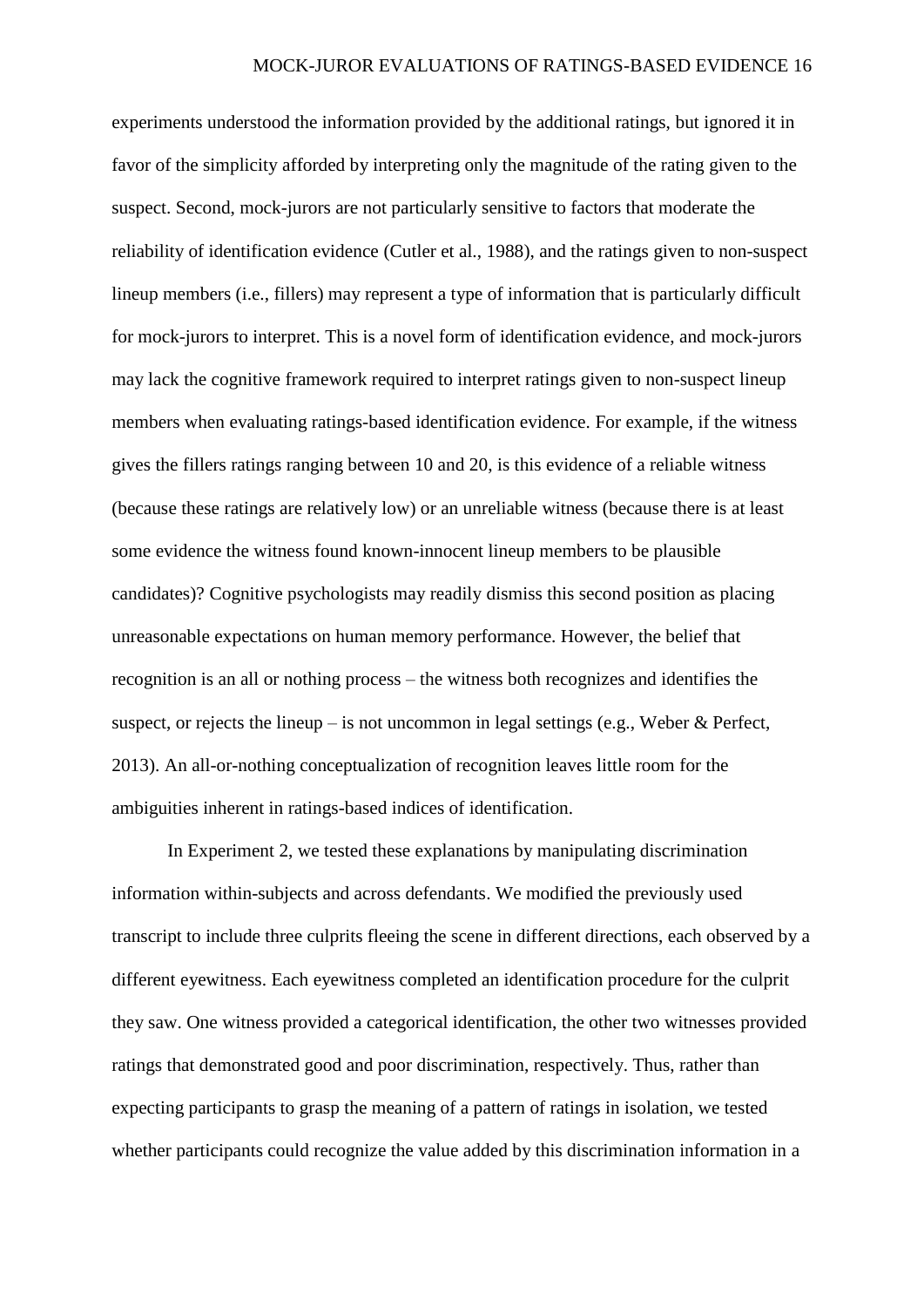relative context, and apply that information to their evaluation. Clearly, jurors in a trial are unlikely to be presented with identification evidence resembling that used here. However, manipulating this critical factor within-subjects permits a test of the two explanations above. Thus, Experiment 2 investigated whether, when presented with contrasting examples of witnesses who demonstrated good and poor levels of discrimination, mock-jurors could (and would) make use of this information to evaluate the reliability of identification evidence. In turn, this would tell us if the absence of any discrimination effects in Experiments 1 and 1A reflected participants' inability or unwillingness to use this information. Based on Tenney et al.'s (2007) work, we hypothesized that the effect of confidence jurors' verdicts would vary according to the level of discrimination evidenced. Specifically, we expected evidence of good discrimination (cf. no discrimination) to increase guilty verdicts for the moderate confidence condition, and evidence of poor discrimination (cf. no discrimination) to decrease guilty verdicts in the high confidence condition. However, given the absence of this effect in our previous experiments, we advanced this hypothesis rather tentatively.

## **Method**

**Design and participants.** Seventy-one undergraduate students and community members (42 female, one missing data; mean age = 30 years, range = 18-83 years) were randomly allocated to one of the two suspect confidence (match) conditions (high or moderate).

**Materials and procedure.** The transcript used in Experiment 2 was modified so that the crime involved three culprits who fled the crime scene in different directions, each passing by a different witness. Each witness completed an identification test, conducted by different police officers using different procedures. Each witness's response pointed to the guilt of the suspect they saw. One witness made a standard categorical identification decision, identifying the suspect from a lineup and providing a rating of how well the suspect matched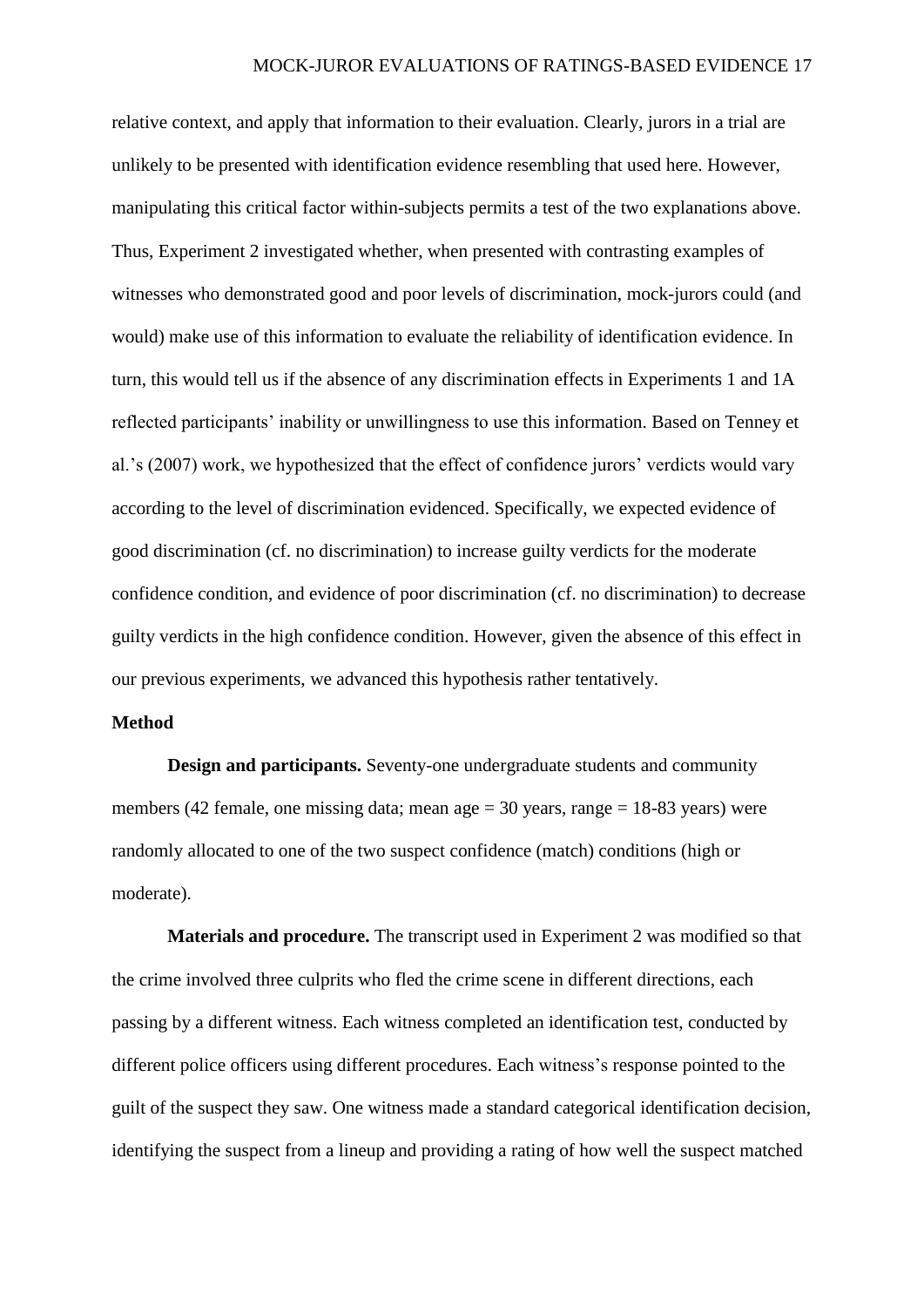their memory of the perpetrator (e.g., 90% or 50% for the high and moderate match conditions, respectively). The other two witnesses provided match ratings and gave a higher rating to the suspect (90% or 50%) than other lineup members. In the good discrimination condition, the witness gave ratings of 0-10% to the other lineup members. In the poor discrimination condition, the witness gave relatively high ratings to other lineup members (50-70% in the high match condition and 20-40% in the moderate match condition). The order in which the three pieces of identification evidence were presented, and the suspect that each piece of evidence referred to, was counterbalanced. As per Experiments 1 and 1A, suspect match was manipulated between-subjects. Thus, in each version of the transcript, the identification ratings for the three suspects were the same (all 90% or all 50%).

## **Results and Discussion**

Given the difficulties associated with analyzing categorical data from factorial, repeated-measures designs, we ran planned comparisons to test the effect of discrimination information on mock-jurors' verdicts. We split the data file according to confidence, and compared the proportion of guilty verdicts in the three discrimination conditions using Related-Samples Friedman's Two-Way ANOVA by Ranks. Both tests indicated an effect of discrimination information:  $F(2, N = 37) = 10.50$ ,  $p = .005$ , and  $F(2, N = 34) = 25.90$ , *p* < .001, for the moderate and high confidence conditions, respectively.

Follow-up Wilcoxon Signed Rank Tests compared the standard identification condition to the good and poor discrimination conditions, for both high and moderate levels of confidence (Figure 1, Panel A provides descriptive statistics). Results were consistent with the hypothesized interaction between confidence and discrimination. When ratings for the suspect were moderate, guilty verdicts were more likely in the good discrimination condition than in the standard identification condition,  $Z(N = 37) = 2.53$ ,  $p = .011$ ,  $OR = 2.42$  [0.95, 6.19]. However, there was no significant difference between the good discrimination and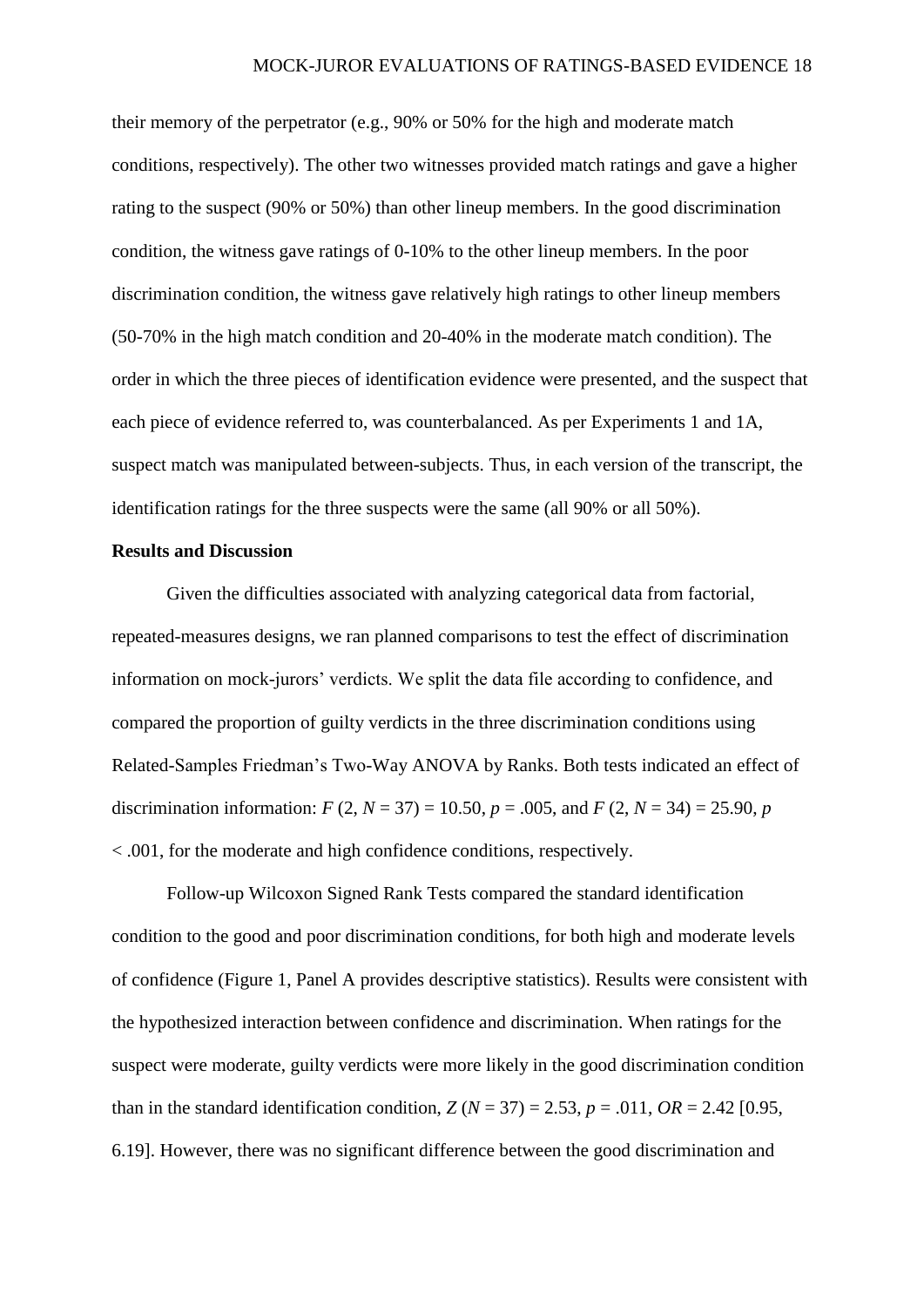standard identification conditions when ratings for the suspect were high,  $Z(N = 34) = 0.816$ ,  $p = .414$ ,  $OR = 1.5$  [0.43, 5.31]. Further, when ratings for the suspect were high, evidence of poor discrimination led to fewer guilty verdicts compared to the standard identification condition,  $Z(N = 34) = 3.87$ ,  $p < .001$ ,  $OR = 0.14$  [0.05, 0.42]. There was no significant difference between the poor discrimination and standard identification conditions when ratings for the suspect were moderate,  $Z(N = 37) = 0.71$ ,  $p = .480$ ,  $OR = 0.78$  [0.29, 2.07].

Consistent with Tenney et al.'s [\(2007\)](#page-29-6) findings, evidence of the witness's ability to discriminate affected mock-jurors' evaluations. A high rating for the suspect was persuasive of guilt unless the witness showed poor capacity to discriminate between lineup members, and a moderate rating for the suspect was more persuasive when it was accompanied by evidence that the witness could discriminate between lineup members. Thus, mock-jurors' evaluations of identification evidence were shaped by the ratings given to other lineup members. These results indicate that, at least under some circumstances, mock-jurors were able to make sensible use of the identification ratings given to other lineup members when evaluating ratings-based identification evidence against the suspect. Specifically, these results suggest that mock-jurors valued information about not only the extent to which the suspect matched the witness's memory of the culprit, but also the similarity of the suspect to the witness's memory, relative to other lineup members [\(Sauer & Brewer, 2015\)](#page-28-1).

As an aside, it is interesting to note that in the moderate confidence condition, mockjurors tended to favor 'not guilty' verdicts in the standard identification and poor discrimination conditions but 'guilty' verdicts in the good discrimination condition. Thus, even when suspect ratings were relatively low (i.e., 50%), jurors still tended to favor 'guilty' (cf. 'not guilty') verdicts provided the witness demonstrated the ability to discriminate between lineup members. Sauer and colleagues [\(Sauer & Brewer, 2015;](#page-28-1) [Sauer et al., 2008,](#page-28-2) [2012a;](#page-28-3) [Sauer et al., 2012b\)](#page-28-6) have previously argued that one potential benefit of a ratings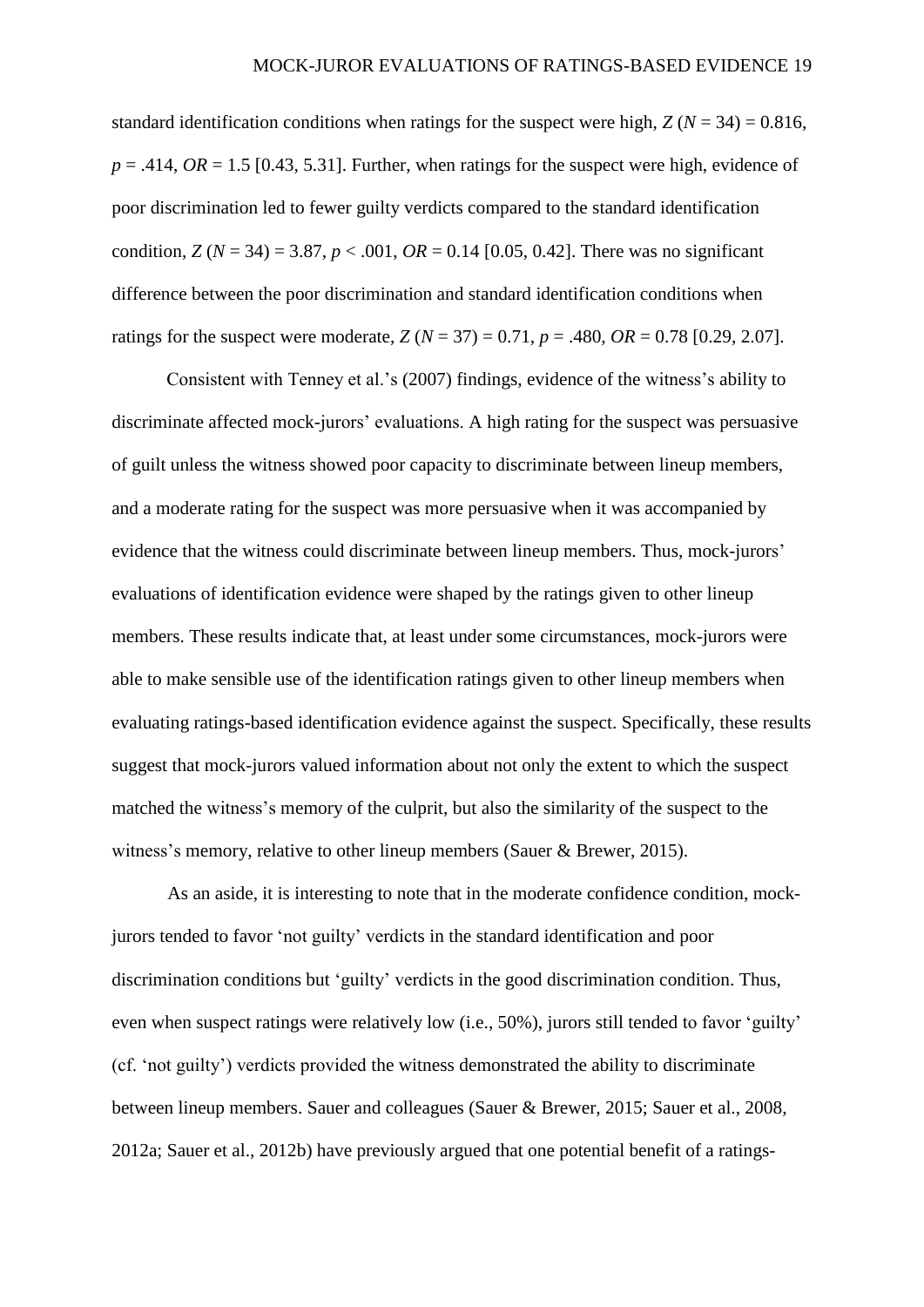based procedure is that ratings may indicate that a witness recognizes the suspect even in cases where a categorical response might have resulted in a lineup rejection. For example, a witness who is particularly concerned about the prospect of identifying an innocent person may reject a lineup even if they are reasonably sure that they recognize someone in the lineup. In a rating procedure, such a witness would likely give a moderate rating to the person they think they recognize and lower ratings to other lineup members (who seem less familiar). Previous research has shown that when this pattern of confidence ratings occurs, the lineup member who receives the highest rating is often the culprit [\(Brewer et al., 2012;](#page-27-1) [Sauer et al., 2012a\)](#page-28-3). The results from Experiment 2 suggest that, in a relative comparison between different sets of ratings, jurors have some intuitive appreciation of this. This is consistent with the idea that lay-people may lack the cognitive framework required, rather than willingness, to interpret ratings-based evidence when only exposed to a single lineup.

### **Experiment 3**

Experiments 1 and 1A suggested that when evaluating identification evidence from a single witness, overall, ratings given to non-suspect lineup members had little effect on mock-jurors' verdict preferences. However, Experiment 2 demonstrated that when discrimination information was manipulated within-subjects, mock-jurors considered ratings given to other lineup members when evaluating identification evidence. Thus, the results from Experiments 1 and 1A seem to indicate an inability to interpret, rather than unwillingness to consider, ratings for lineup fillers when evaluating identification evidence against a suspect. In Experiment 3, we investigated whether providing mock-jurors with information about how to interpret ratings-based identification evidence would help them make use of filler ratings when evaluating the likely guilt of a suspect based on evidence provided by a single witness. Again, we expected a main effect of confidence, and an interaction between confidence and discrimination, such that the effect of confidence (high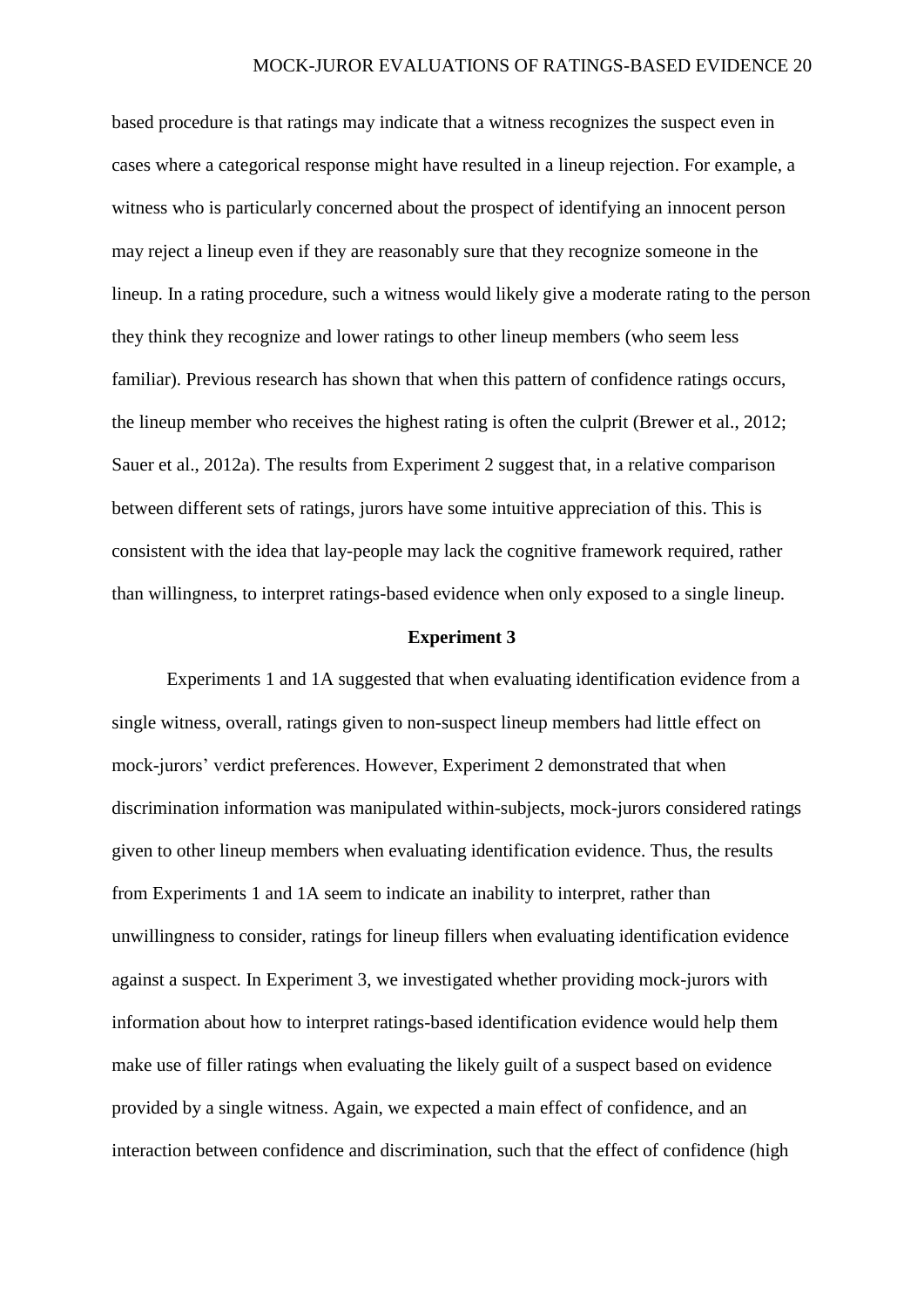vs. moderate) on verdict would be reduced in the poor compared to good discrimination condition.

### **Method**

**Participants and design.** Sixty-nine undergraduate student participants (55 female; mean age  $= 27$ , range  $= 18-62$ ) were randomly allocated to one of the 6 cells created by the 2 (confidence:  $90\%$ ,  $50\%$ )  $\times$  3 (discrimination: good, poor, none) between-subjects design.

**Materials and procedure.** The materials and procedure used were identical to those used in Experiment 1A, except that the evidence read by mock-jurors in the discrimination conditions included an information sheet providing (a) a conceptual understanding of what patterns of confidence ratings might indicate, and (b) a schematic illustration of what strong and weak evidence of suspect guilt might look like (see Figure 2). These schematics deliberately depicted extreme patterns of confidence ratings. The intention was to test whether participants could apply this information to their evaluations of identification ratings, rather than to test their ability to map actual ratings on to provided 'templates' for strong and weak evidence. Participants were instructed to consider three things when evaluating ratingsbased evidence. First, did the suspect get the highest rating? Second, how high was this rating? Third, how high were the ratings given to the fillers? The logic of this process is that, if the suspect was given the highest confidence rating, we can assume they represented the best match to the witness's memory. If this is true, then (a) higher suspect ratings indicate a greater degree of match to the witness's memory and (b) lower filler ratings indicate a greater ability to discriminate between the suspect and the fillers.

Participants in the no-discrimination condition were given an equivalent information sheet outlining the basic principles and procedures for a standard simultaneous lineup. The full information sheets can be found in the supplementary materials.

## **Results and Discussion**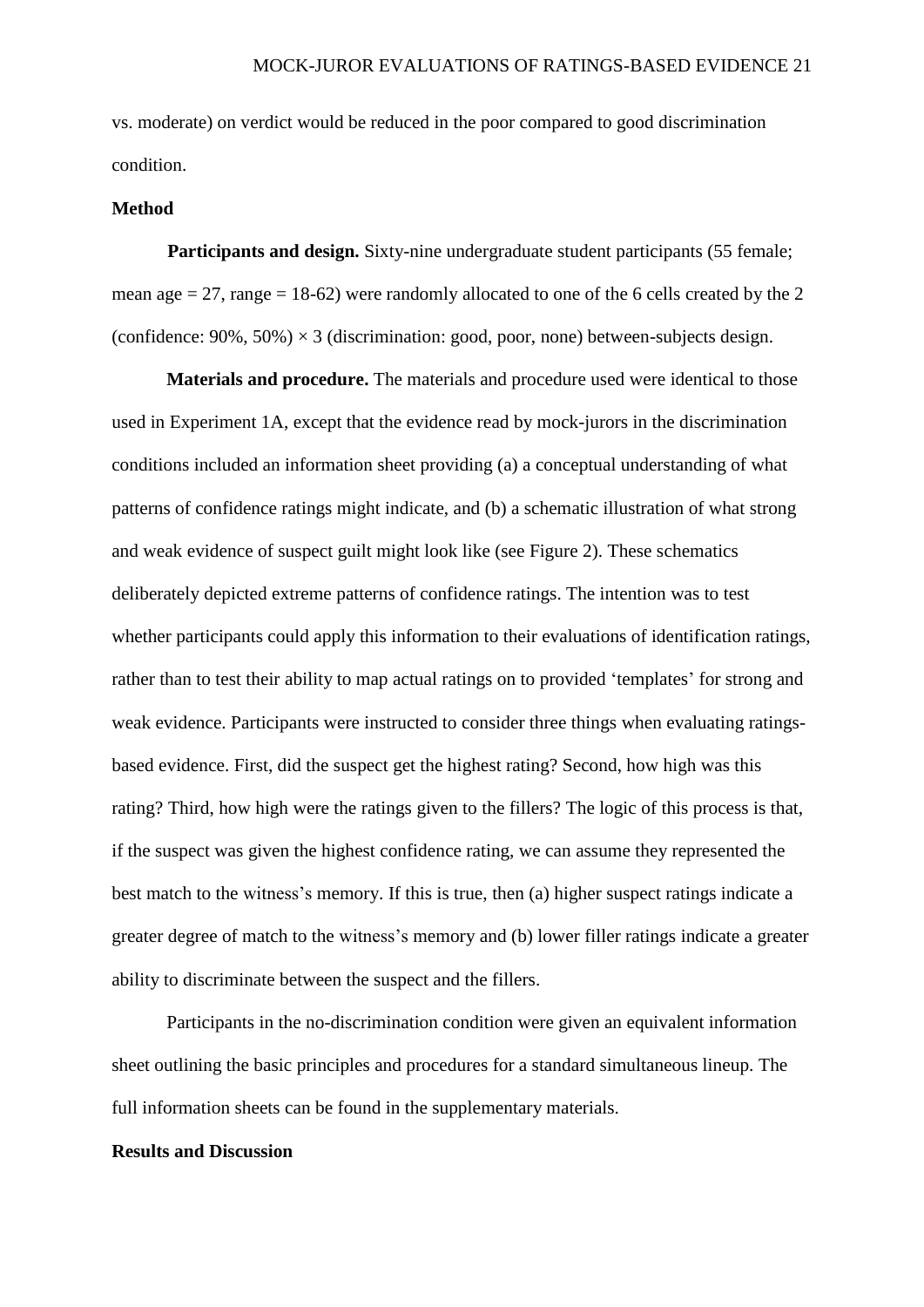The 2 (confidence)  $\times$  3 (discrimination)  $\times$  2 (verdict) hierarchical log linear analysis retained only the discrimination  $\times$  verdict association,  $\chi^2(1, N = 69) = 15.89$ ,  $p < .001$  (see Figure 1, Panel B for descriptive statistics). Follow-up cross-tabulation analysis revealed that evidence of poor discrimination reduced the rate of guilty verdicts compared to the good discrimination,  $\chi^2(1, N = 44) = 13.20, p < .001, OR = 0.08$  [0.02, 0.35], and standard identification conditions,  $\chi^2(1, N = 49) = 10.82$ ,  $p = .001$ ,  $OR = 0.13$  [0.04, 0.46]. The difference between the good discrimination and standard identification conditions was nonsignificant,  $\chi^2(1, N = 45) = 0.39$ ,  $p = .535$ ,  $OR = 1.56$  [0.38, 6.31]. Including the Confidence  $\times$ Discrimination  $\times$  Verdict association did not improve the fit of the model,  $\chi^2(2, N = 69) =$ 0.15,  $p = .928$ .

In sum, the results from Experiment 3 suggest that, following instruction, mock-jurors did consider information relating to a witness's ability to discriminate, and applied this informative adaptively when evaluating identification ratings. However, we did not obtain the hypothesized main effect of confidence, or the interaction. This may reflect the emphasis placed by the instructions on considering information relating to discrimination.

## **General Discussion**

Compared to categorical identification decisions, ratings-based identification evidence provides a promising alternative method of assessing suspect guilt, and a richer source of information for triers-of-fact assessing the reliability of the identification evidence and the likely guilt of a defendant [\(Brewer & Wells, 2011;](#page-27-3) [Sauer & Brewer, 2015;](#page-28-1) [Sauer et al., 2008,](#page-28-2) [2012a\)](#page-28-3). Although more empirical work is needed to establish the effectiveness of this technique in police investigations, we believe that a richer type of identification evidence has a variety of potential benefits for the investigative process, prosecutors' decisions to prosecute suspects, and judges' summaries of presented identification evidence. However, jurors' ability to process this information effectively is central to the applied utility of ratings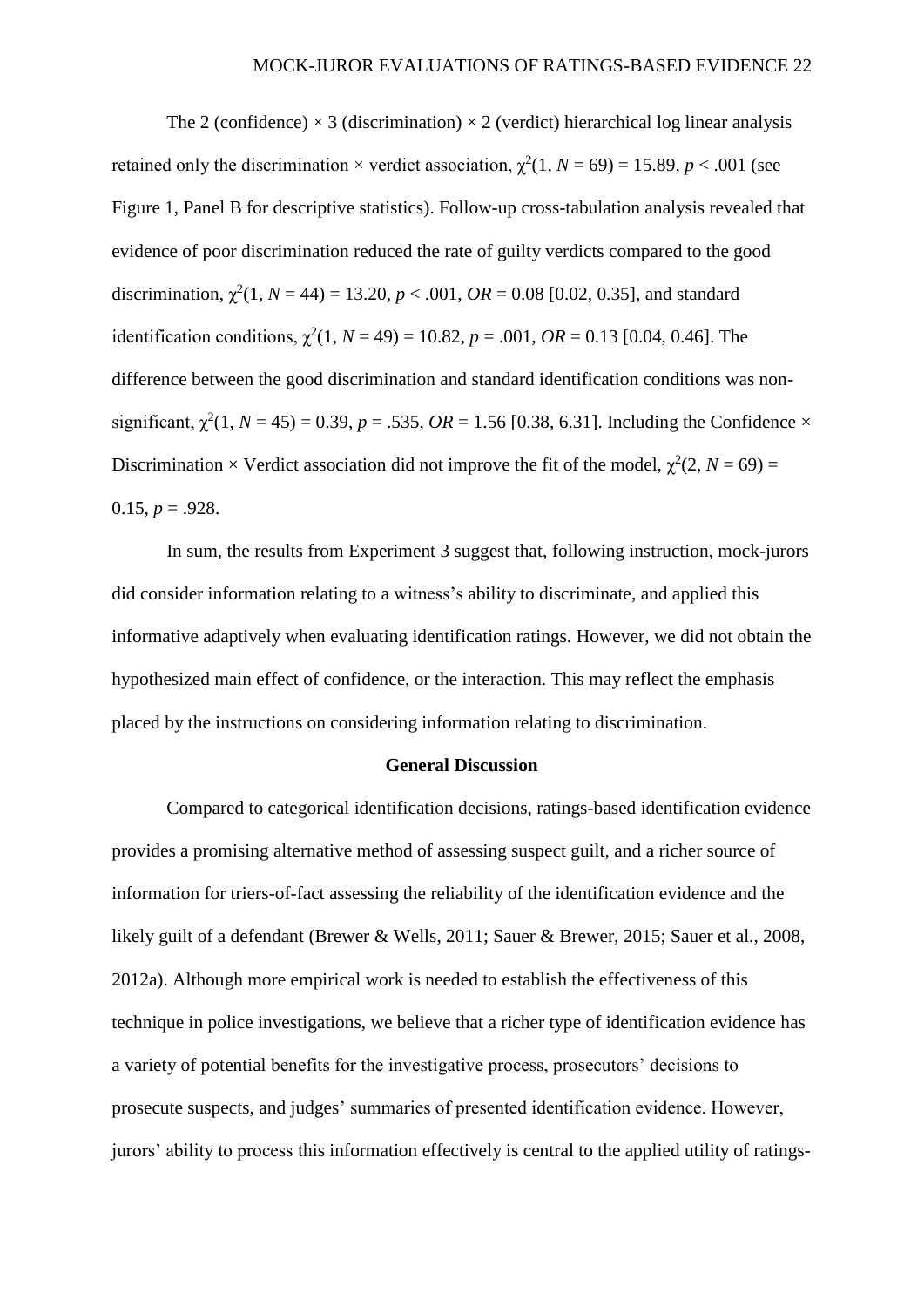based identification evidence if presented in court. Thus, we sought to answer two, broad questions. First, are mock-jurors resistant to non-categorical identification evidence? Second, can mock-jurors interpret and apply ratings-based evidence in an adaptive way?

Two key findings emerged. First, across experiments, when confidence for the suspect was high, there was no evidence that the absence of a categorical identification decision undermined the persuasiveness of the evidence against the defendant. Thus, mock-jurors did not routinely dismiss non-categorical identification evidence. Second, although mock-jurors did not intuitively grasp the value of the additional information provided in the ratings-based evidence conditions when considering evidence provided by a single witness (Experiments 1 and 1A), information relating to the witness's ability to discriminate did affect mock-jurors' evaluations when they were able to compare discrimination across witnesses (Experiment 2). Further, when provided with instructions on interpreting patterns of ratings, mock-jurors were able to apply this information in an adaptive way when evaluating evidence provided by a single witness (Experiment 3).

Our results are partially consistent with Tenney et al.'s (2007) findings. It appears that mock-jurors did not initially appreciate the additional information provided. However, the interaction in Experiment 2 demonstrates that evidence of good discrimination enhanced the persuasiveness of moderate confidence and that evidence of poor discrimination reduced the persuasiveness of high confidence. Together with the effects of discrimination information in Experiment 3, this demonstrates that when mock-jurors were assisted with interpreting this information (either implicitly through relative comparison or through explicit instruction) evidence of a witness's ability to discriminate affected evaluations of the witness's assessment of the suspect. Together with Tenney et al.'s findings, our findings may shed light on the conditions under which mock-jurors are likely to make use of information that adds nuance to evaluations of identification evidence. First, mock-jurors may be more likely to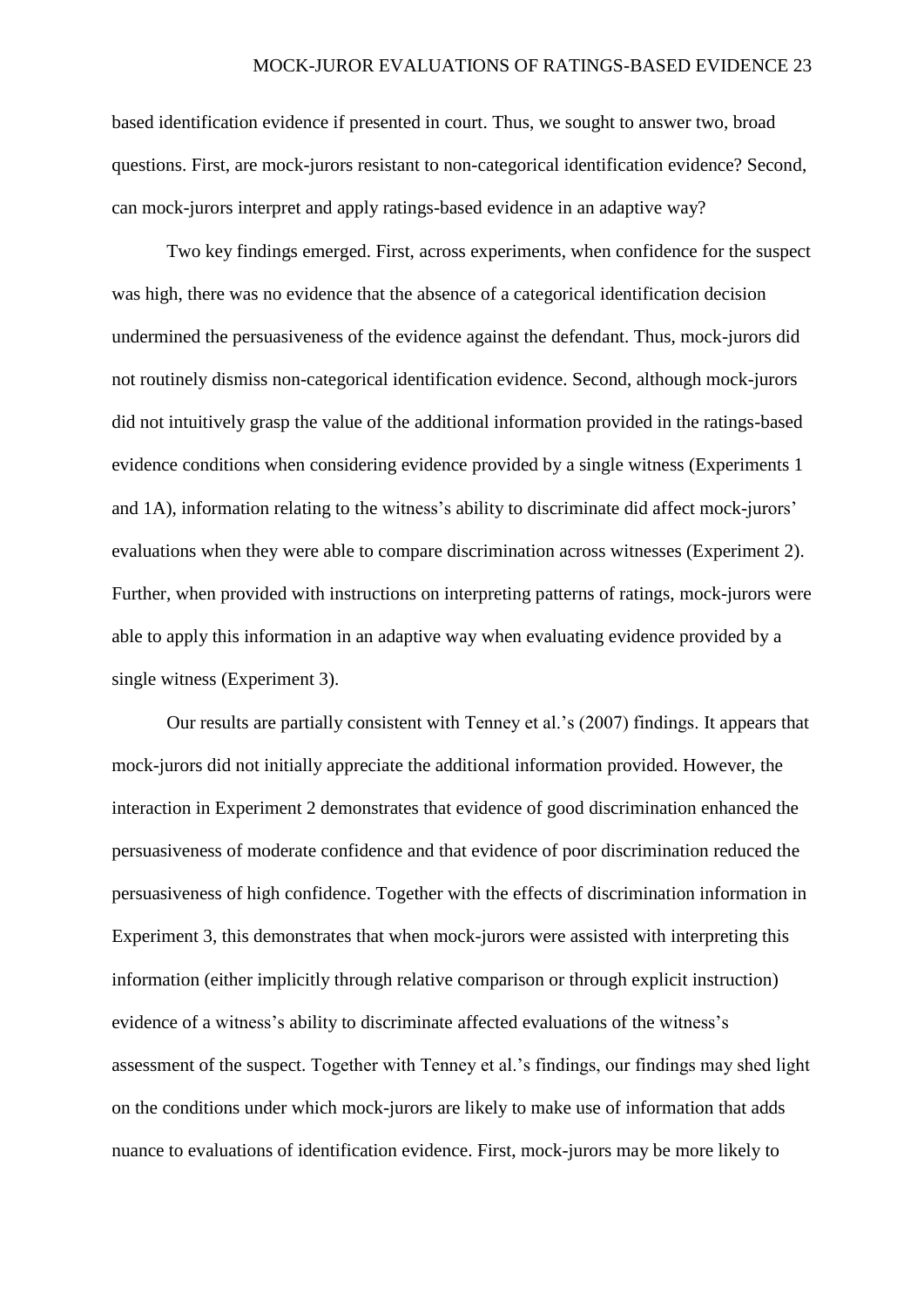consider such information if that information pertains to the witness's ability to discriminate between memory outputs that are more or less likely to be correct in the present context (cf. information relating to factors that generally increase or decrease the reliability of memorybased evidence). Second, and related to the above point, mock-jurors may lack the cognitive framework required to readily intuit the implications of such information for the reliability of the witness's memory in a given context. It may be necessary to provide instruction to help mock-jurors interpret and apply pertinent information (a point implied by existing judicial instructions provided to help jurors assess eyewitness identification evidence; see *State v. Henderson*, 2011; *United States v. Telfaire*, 1972) .

The immediate applied significance of this research is clearly constrained by several factors. First, we used simple materials that do not faithfully reproduce the complex and noisy decision-making environment that confronts jurors in genuine cases. Given the absence of trial features like cross-examination and detailed judicial instructions, it is not clear that the obtained effects would generalize to real trial settings. However, this research was intended to be a first pass at investigating how potential jurors would respond to noncategorical identification evidence.

Second, the instructions we provided to help mock-jurors evaluate the ratings-based evidence were simplistic. If an approach similar to the ratings-based procedure were adopted in the criminal justice system, careful consideration would need to be given to the instructions provided to jurors (e.g., to what extent must instructions be modified to accommodate the possibility of procedural bias?), and the manner in which they were provided (e.g., are they best provided by a judge or expert witness?). Determining how instructions could be conveyed in an effective and legally permissible manner would require a collaborative effort involving legal professionals and psycho-legal scholars. We certainly do not claim that the protocols used here are ready for applied settings. Rather, we aimed to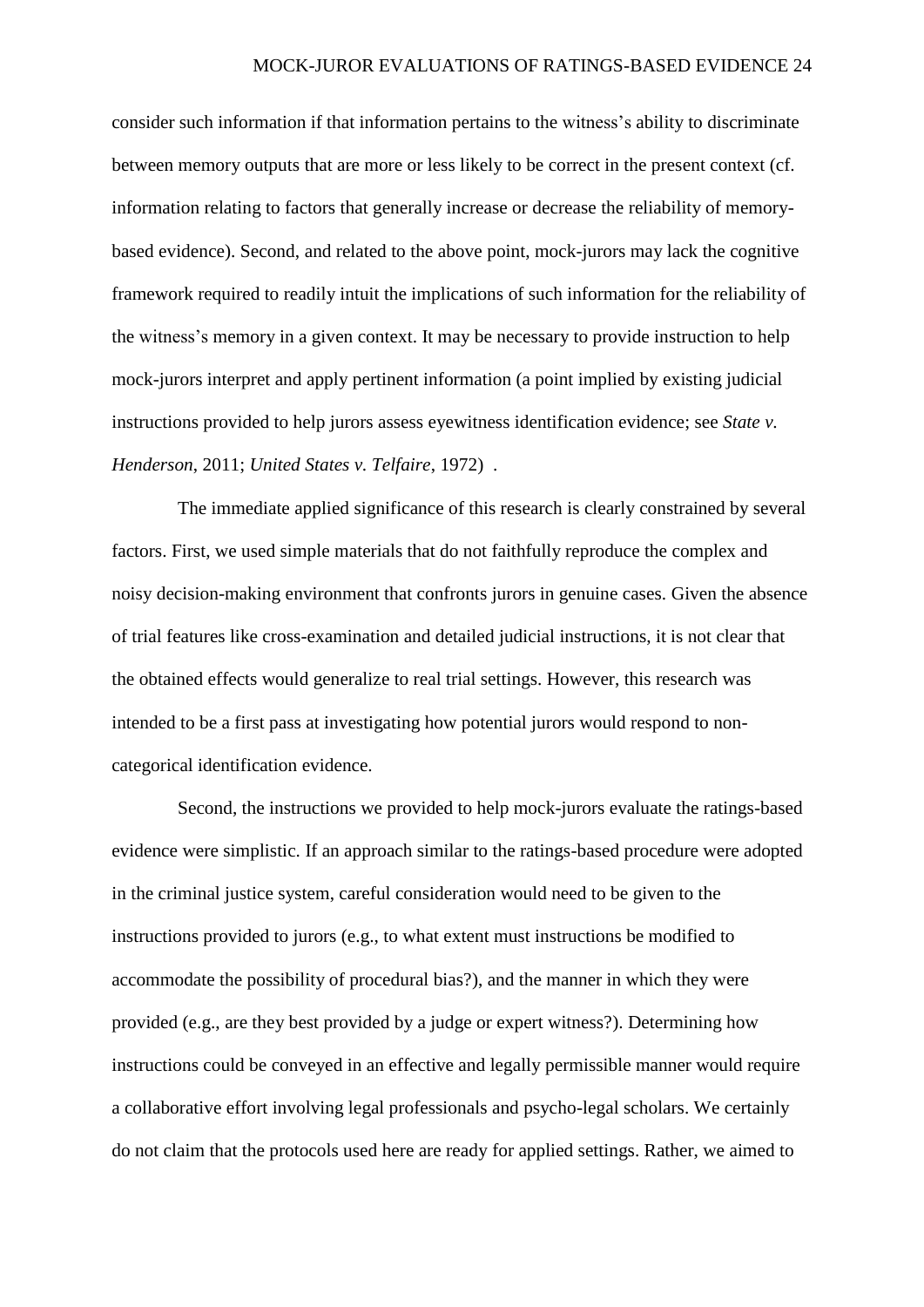investigate whether, with some guidance, mock-jurors were able to interpret varied patterns of ratings-based identification evidence.

Third, it could be argued that the additional information provided by the ratingsbased evidence did not assist mock-jurors in evaluating the reliability of the witness's evidence; rather, mock-jurors simply responded to instructions telling them how to evaluate the ratings provided. Thus, one interpretation of our findings might be that Experiment 3 simply demonstrates that mock-jurors were doing what they were told to do, rather than evaluating the identification evidence provided more effectively. Two aspects of the current research speak against this interpretation. First, the interaction in Experiment 2 indicates that mock-jurors valued evidence of discrimination even in the absence of explicit instruction. Second, although the instructions provided in Experiment 3 were explicit relating to the intended meaning of ratings in general (providing schematic examples of how clear-cut patterns of ratings should be interpreted), mock-jurors still needed to apply this information sensibly to interpret the specific evidence provided. It is not the case that mock-jurors could simply match the ratings provided to a schematic example in order to evaluate the evidence. Further, even if jurors were reliant on instructions to interpret ratings-based identification evidence, this is not inherently problematic. As discussed previously, current practice acknowledges that jurors may benefit from instruction when evaluating the reliability of identification evidence, and our data are consistent with the notion that lay-people may not possess the cognitive frameworks required to intuitively process ratings-based evidence.

Finally, it might be argued that because this procedure is not being used in criminal justice settings this research is of minimal applied value. However, assessing potential jurors' responses to this non-traditional, non-categorical form of identification evidence is an important step in determining its appropriateness for applied settings. There is accumulating evidence that ratings-based approaches provide a more informative source of identification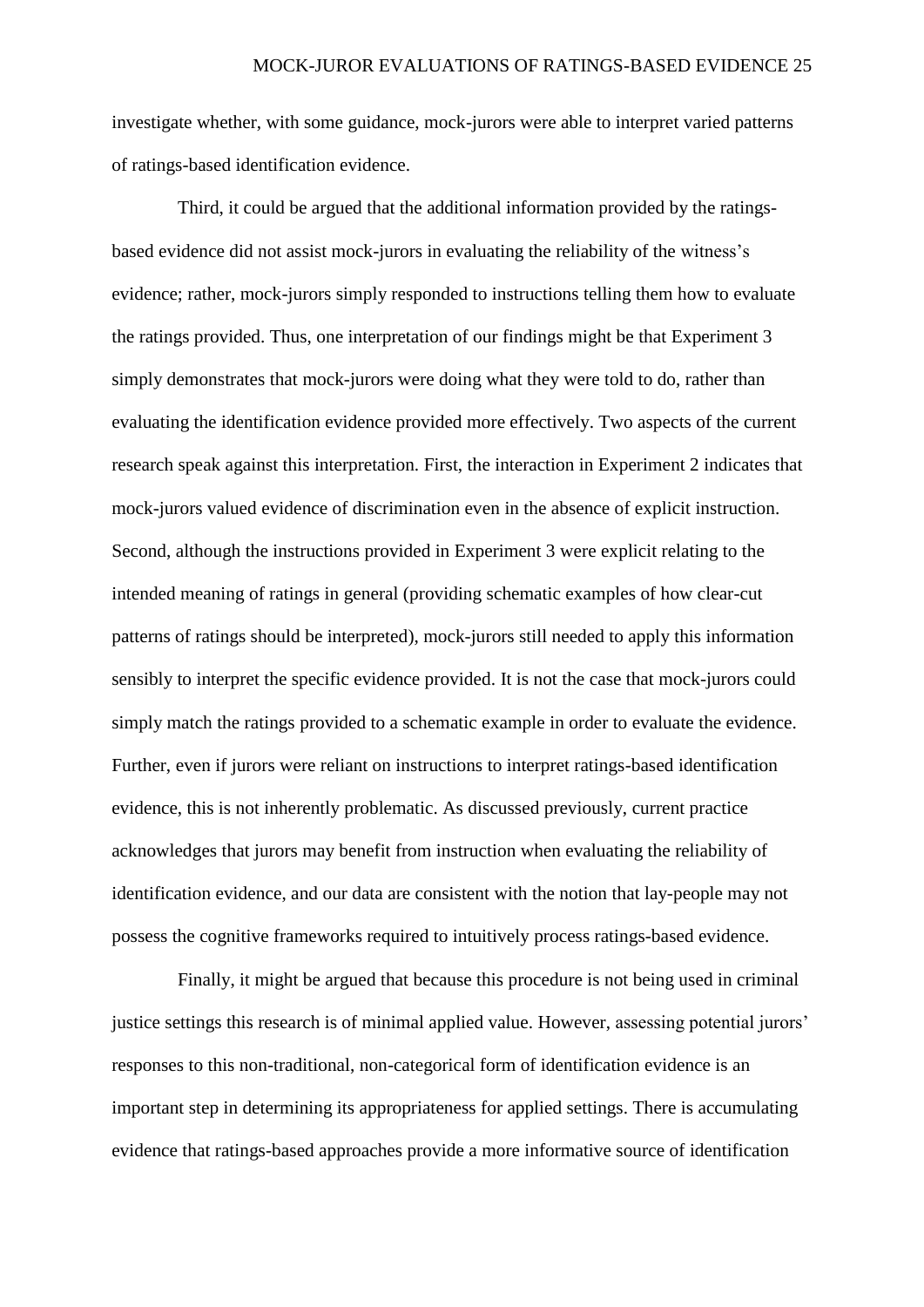evidence for mock-jurors to evaluate, and a more valid assessment of the witness's memory for the suspect/defendant. This approach may encourage the criminal justice system to abandon the problematic conceptualization of identification evidence as an absolute indication of guilt, in favor of a more scientific consideration of identification evidence as yet another piece of probabilistic evidence [\(Sauer & Brewer, 2015\)](#page-28-1).

In sum, although our results suggest that mock-jurors did not readily intuit the value of the discrimination information provided for individual witnesses, they also demonstrate that mock-jurors did not immediately dismiss non-categorical identification evidence as uninformative. More importantly, the results show that following instruction mock-jurors applied this additional information sensibly. Given that mock-jurors often experience problems assessing the reliability of identification evidence [\(Cutler et al., 1988\)](#page-27-0), we take participants' responses to the relatively minimalistic instructions used in these experiments (cf. *State v. Henderson*, 2011) as a sign of mock-jurors' willingness and ability to consider the information provided, and the potential applied utility of ratings-based identification evidence.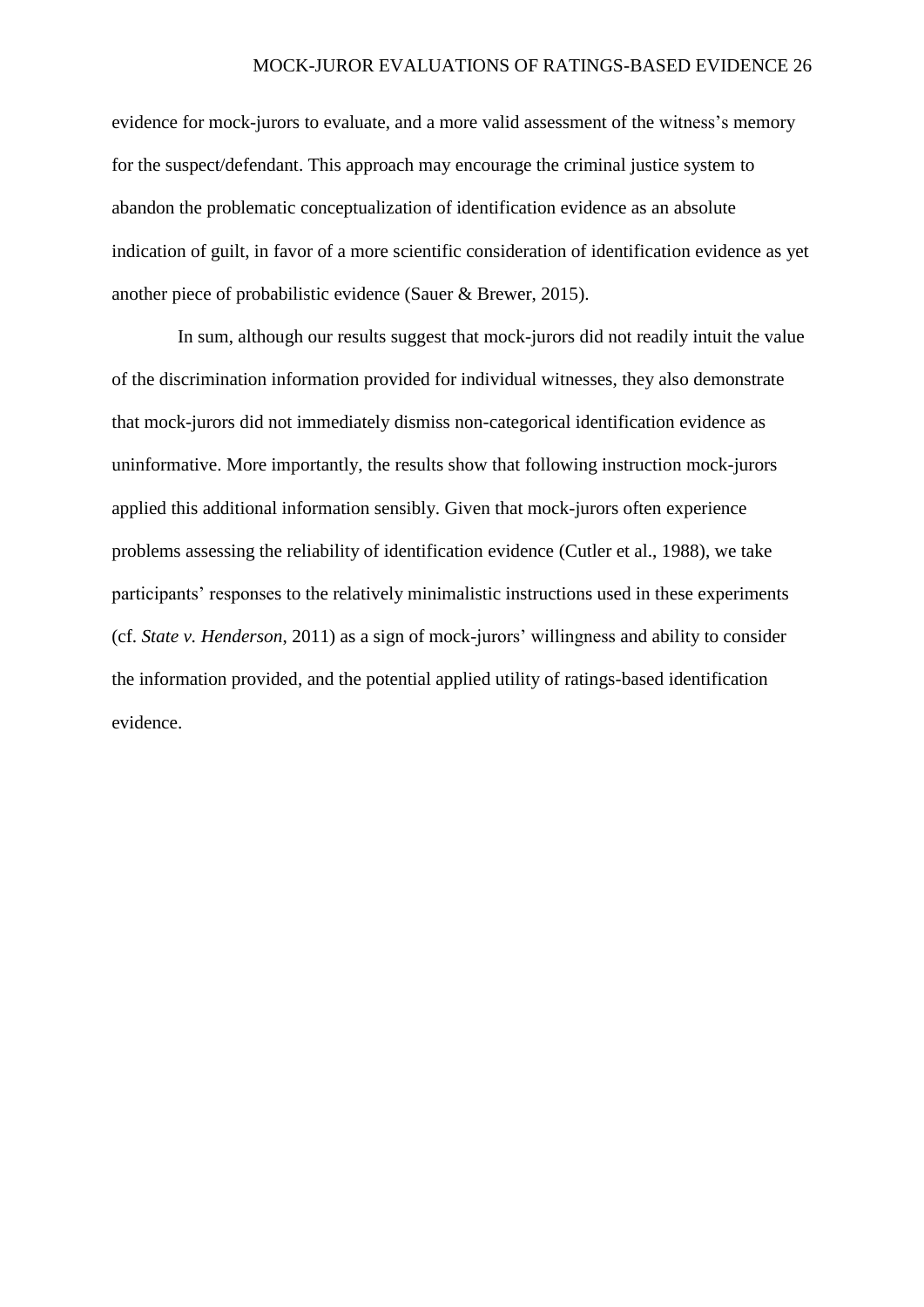#### **References**

- <span id="page-27-6"></span>Bradfield, A. L., & Wells, G. L. (2000). The perceived validity of eyewitness identification testimony: A test of the five Biggers criteria. *Law and Human Behavior, 24*, 581-594.
- <span id="page-27-7"></span>Brewer, N., & Burke, A. (2002). Effects of testimonial inconsistencies and eyewitness confidence on mock-juror judgements. *Law and Human Behavior, 26*, 353-364.
- <span id="page-27-1"></span>Brewer, N., Weber, N., Wootton, D., & Lindsay, D. S. (2012). Identifying the bad guy in a lineup using confidence judgments under deadline pressure. *Psychological Science, 23*(10), 1208-1214. doi: 10.1177/0956797612441217
- <span id="page-27-2"></span>Brewer, N., & Wells, G. L. (2009). Obtaining and interpreting eyewitness identification test evidence: The influence of police-witness interactions. In T. Williamson, R. Bull & T. Valentine (Eds.), *Handbook of psychology of invetigative interviewing: Current developments and future directions* (pp. 205-220). Chichester: Wiley-Blackwell.
- <span id="page-27-3"></span>Brewer, N., & Wells, G. L. (2011). Eyewitness identification. *Current Directions in Psychological Science, 20*, 24-27.
- <span id="page-27-8"></span>Cutler, B. L., Penrod, S. D., & Dexter, H. R. (1990). Juror sensitivity to eyewitness identification evidence. *Law and Human Behavior, 14*(2), 185-191. doi: 10.1007/bf01062972
- <span id="page-27-0"></span>Cutler, B. L., Penrod, S. D., & Stuve, T. E. (1988). Jury decision making in eyewitness identification cases. *Law and Human Behavior, 12*, 41-56.
- <span id="page-27-5"></span>Goodman, J. (1992). Jurors' comprehension and assessment of probabilistic evidence. *American Journal of Trial Advocacy, 16*, 361-389.
- <span id="page-27-4"></span>Heuer, L., & Penrod, S. (1994). Trial complexity: A field investigation of its meaning and its effects. *Law and Human Behavior, 18*(1), 29-51. doi: 10.1007/bf01499142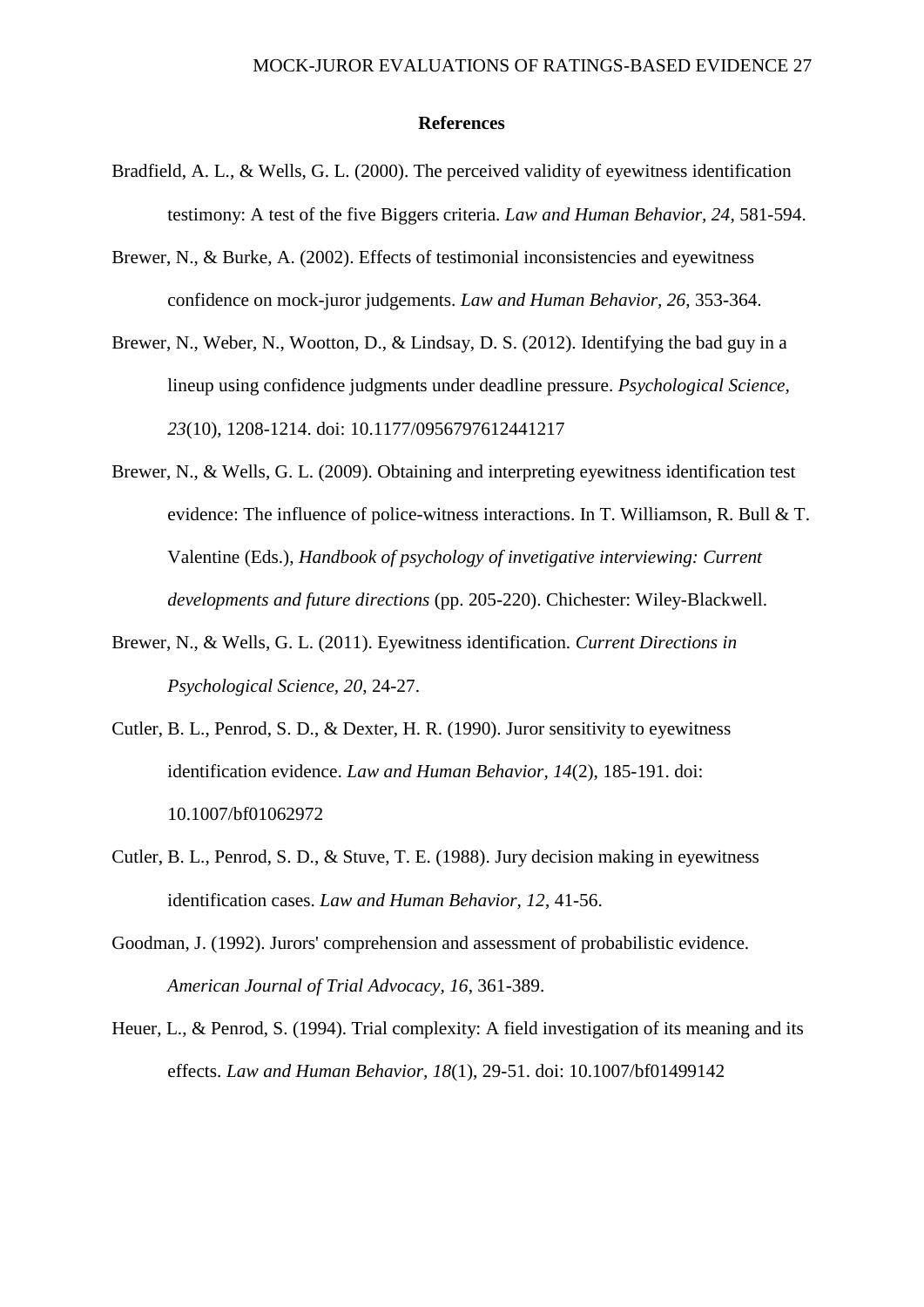- <span id="page-28-4"></span>Horowitz, I. A., ForsterLee, L., & Brolly, I. (1996). Effects of trial complexity on decision making. *Journal of Applied Psychology, 81*(6), 757-768. doi: 10.1037/0021- 9010.81.6.757
- <span id="page-28-5"></span>Lindsay, R. C. L., Wells, G. L., & Rumpel, C. M. (1981). Can people detect eyewitnessidentification accuracy within and across situations? *Journal of Applied Psychology, 66*, 79-89.
- Reardon, M. C., & Fisher, R. P. (2011). Effect of viewing the interview and identification process on juror perceptions of eyewitness accuracy. *Applied Cognitive Psychology, 25*(1), 68-77. doi: 10.1002/acp.1643
- <span id="page-28-1"></span>Sauer, J. D., & Brewer, N. (2015). Confidence and accuracy of eyewitness identification. In T. Valentine & J. P. Davis (Eds.), *Forensic Facial Identification: Theory and Practice of Identification from Eyewitnesses, Composites and CCTV* (pp. 185-208). Chichester: Wiley Blackwell.
- <span id="page-28-2"></span>Sauer, J. D., Brewer, N., & Weber, N. (2008). Multiple confidence estimates as indices of eyewitness memory. *Journal of Experimental Psychology: General, 137*, 528-547.
- <span id="page-28-3"></span>Sauer, J. D., Brewer, N., & Weber, N. (2012a). Using confidence ratings to identify a target among foils. *Journal of Applied Research in Memory and Cognition, 1*(2), 80-88. doi: 10.1016/j.jarmac.2012.03.003
- <span id="page-28-6"></span>Sauer, J. D., Weber, N., & Brewer, N. (2012b). Using ecphoric confidence ratings to discriminate seen from unseen faces: The effects of retention interval and distinctiveness. *Psychonomic Bulletin & Review, 19*(3), 490-498. doi: 10.3758/s13423-012-0239-5
- <span id="page-28-0"></span>Semmler, C., Brewer, N., & Douglass, A. B. (2011). Jurors believe eyewitnesses. In B. L. Cutler (Ed.), *Conviction of the innocent: Lessons from psychological research* (pp. 185 - 209). Washington, D.C.: APA Books.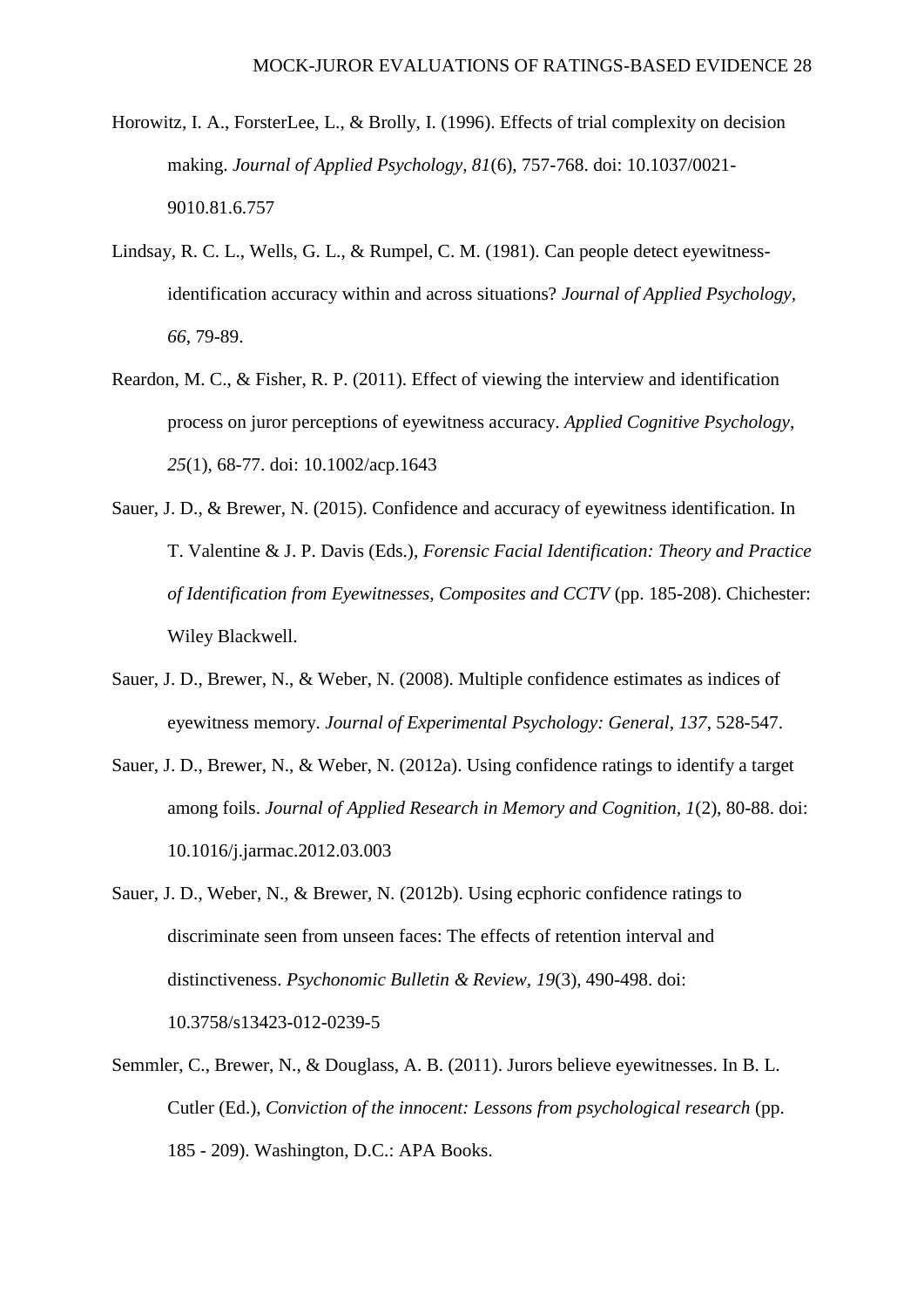<span id="page-29-3"></span>Simons, D. J., & Chabris, C. F. (2011). What People Believe about How Memory Works: A Representative Survey of the U.S. Population. *PloS One, 6*(8), e22757. doi: 10.1371/journal.pone.0022757

State v. Henderson, WL 3715028 (2011).

- <span id="page-29-0"></span>Steblay, N. K., Dysart, J. E., & Wells, G. L. (2011). Seventy-two tests of the sequential lineup superiority effect: A meta-analysis and policy discussion. *Psychology Public Policy and Law, 17*(1), 99-139. doi: 10.1037/a0021650
- <span id="page-29-6"></span>Tenney, E. R., MacCoun, R. J., Spellman, B. A., & Hastie, R. (2007). Calibration trumps confidence as a basis for witness credibility. *Psychological Science, 18*, 46-50.
- <span id="page-29-2"></span>Thompson, W. C., & Schumann, E. L. (1987). Interpretation of statistical evidence in criminal trials: The prosecutor's fallacy and the defense attorney's fallacy. *Law and Human Behavior, 11*(3), 167-187.
- <span id="page-29-7"></span>Weber, N., & Perfect, T. J. (2013). Why telling a witness that it's OK to say they don't know is good for justice. *The Jury Expert: The Art and Science of Litigation and Advocacy, 25*(3), 1-7.
- <span id="page-29-1"></span>Wells, G. L. (1993). What do we know about eyewitness identification? *American Psychologist, 48*, 553-571.
- <span id="page-29-4"></span>Wise, R. A., & Safer, M. A. (2004). What US judges know and believe about eyewitness testimony. *Applied Cognitive Psychology, 18*(4), 427-443. doi: 10.1002/acp.993
- <span id="page-29-5"></span>Wise, R. A., & Safer, M. A. (2010). A Comparison of What US Judges and Students Know and Believe About Eyewitness Testimony. *Journal of Applied Social Psychology, 40*(6), 1400-1422.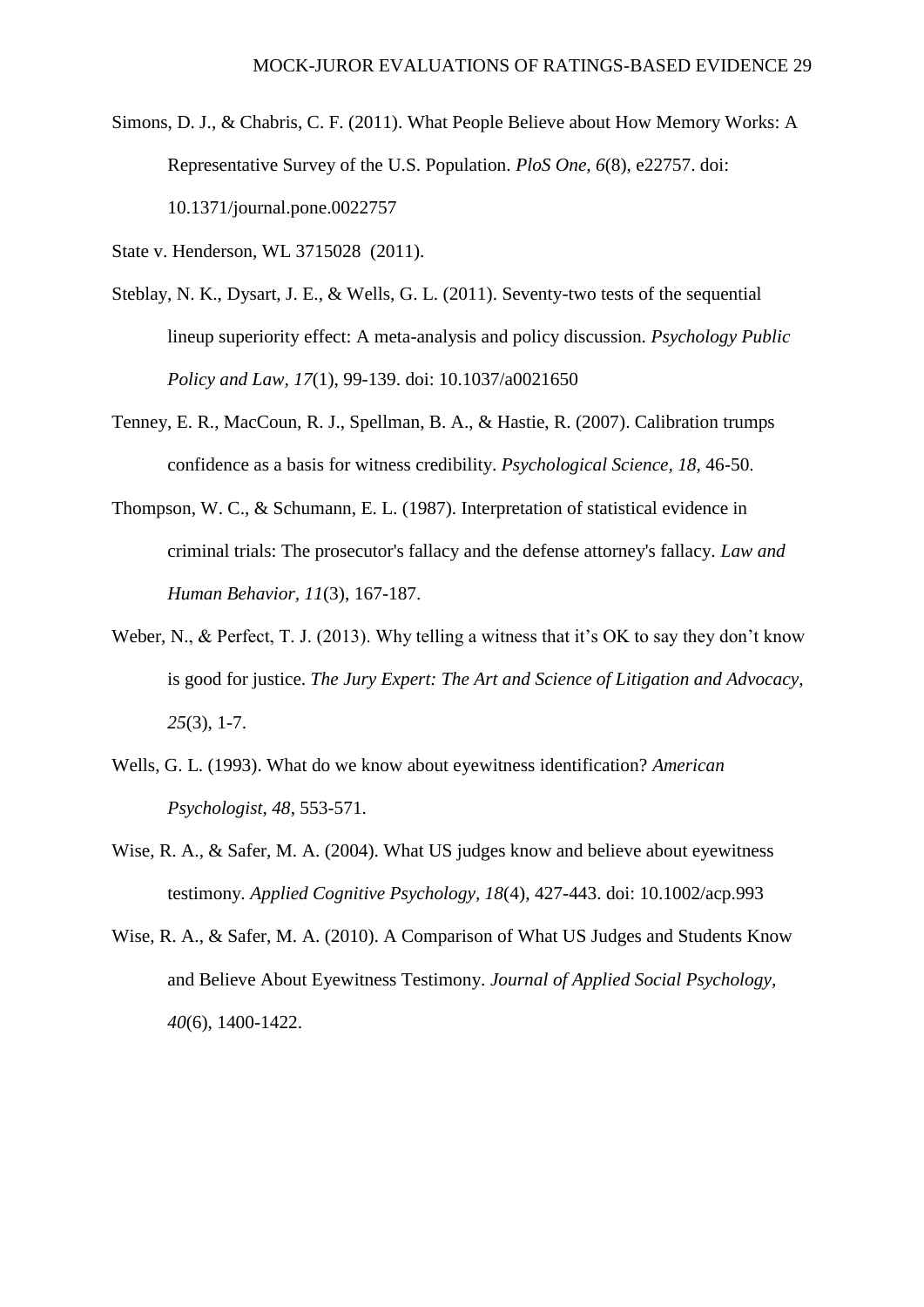# Table 1

*Ratings<sup>a</sup> given to the suspect and fillers in each condition for Experiments 1 to 3.* **Confidence** 

| <b>Filler Ratings</b>      | High $(90\%)$            | Moderate (50%) |
|----------------------------|--------------------------|----------------|
| NA (Standard ID condition) | $\overline{\phantom{0}}$ |                |
| Good Discrimination        | $0-10%$                  | $0-10%$        |
| <b>Poor Discrimination</b> | 50-70%                   | 20-40%         |

<sup>a</sup> In Experiment 1, these were confidence ratings. In all other experiments, these were ratings of "match". In the Standard ID condition, mock-jurors were told that the witness identified the suspect with either High or Moderate confidence (Experiment 1) or that the witness identified the suspect and indicated the degree to which the suspect matched their memory of the culprit as either High or Moderate (Experiments 1A-3).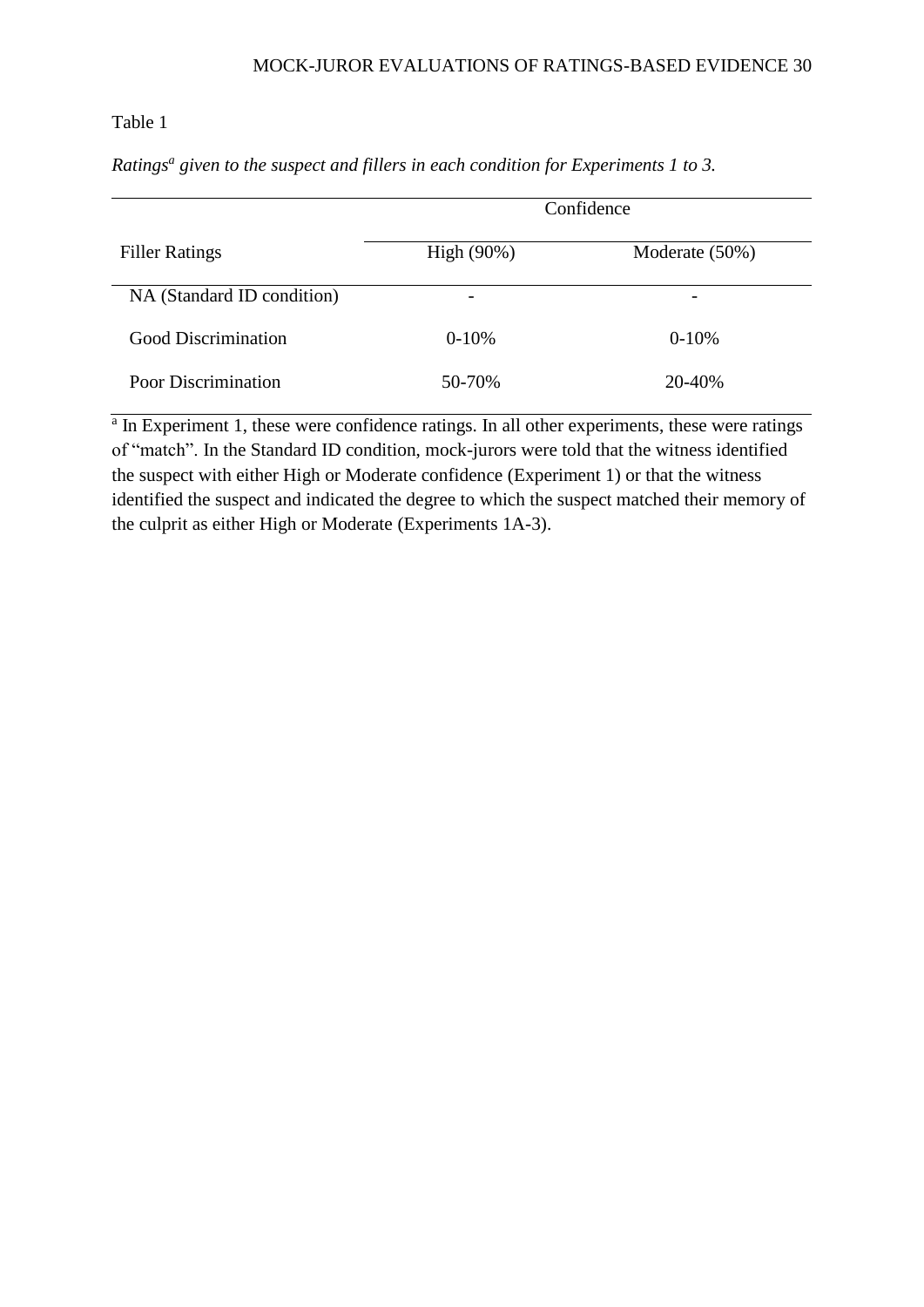

*Figure 1.* The percentage of guilty verdicts in Experiment 2 (Panel A) and Experiment 3 (Panel B) according to the rating given to the suspect (or the confidence expressed in the accuracy of the suspect identification) and the level of discrimination evidenced. Error bars indicate 95% CIs. **Note**: the data in Panel A were obtained from a within-subjects design. Thus, the 95% CIs are not informative as an indicator of statistical significance.